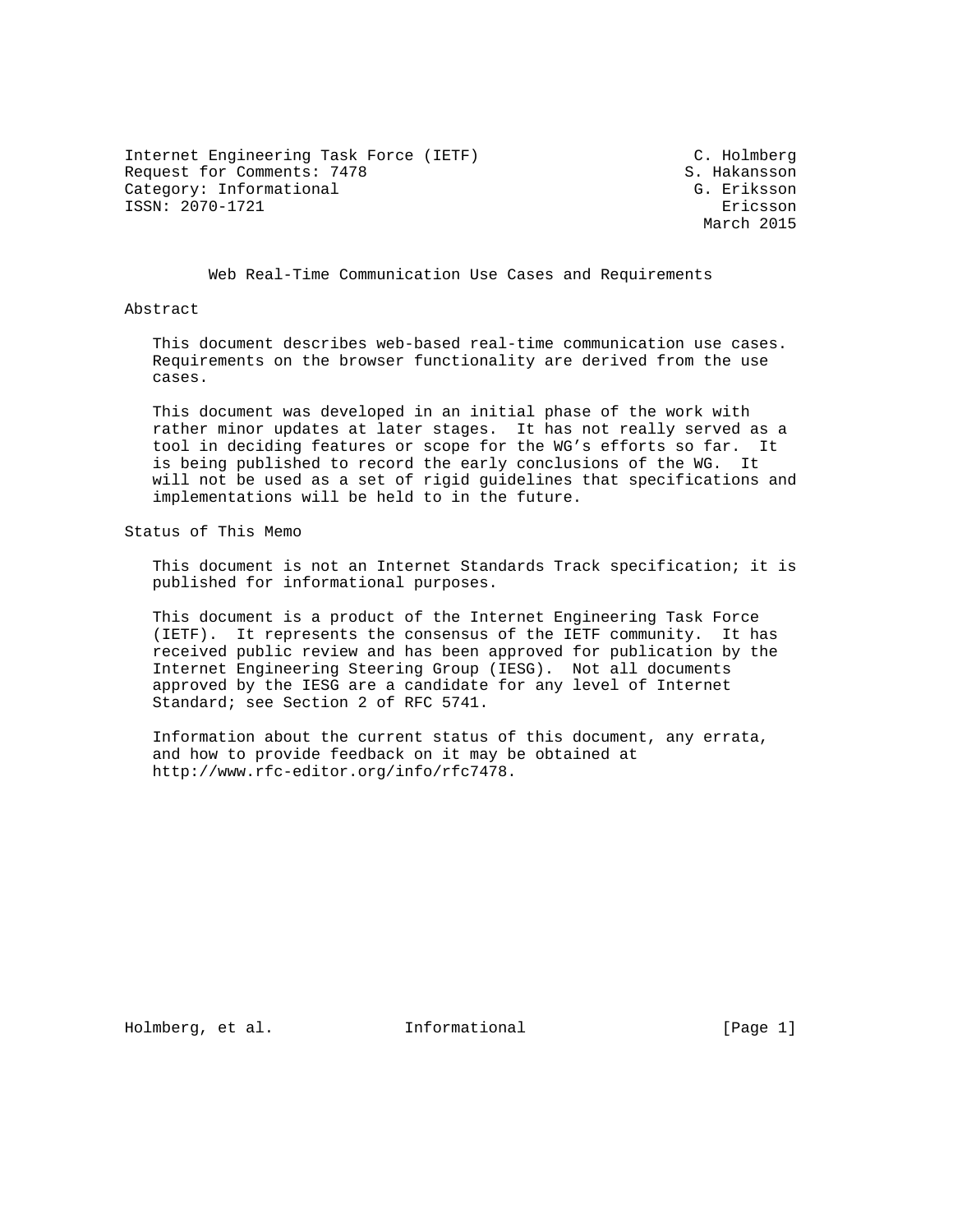## Copyright Notice

 Copyright (c) 2015 IETF Trust and the persons identified as the document authors. All rights reserved.

 This document is subject to BCP 78 and the IETF Trust's Legal Provisions Relating to IETF Documents

 (http://trustee.ietf.org/license-info) in effect on the date of publication of this document. Please review these documents carefully, as they describe your rights and restrictions with respect to this document. Code Components extracted from this document must include Simplified BSD License text as described in Section 4.e of the Trust Legal Provisions and are provided without warranty as described in the Simplified BSD License.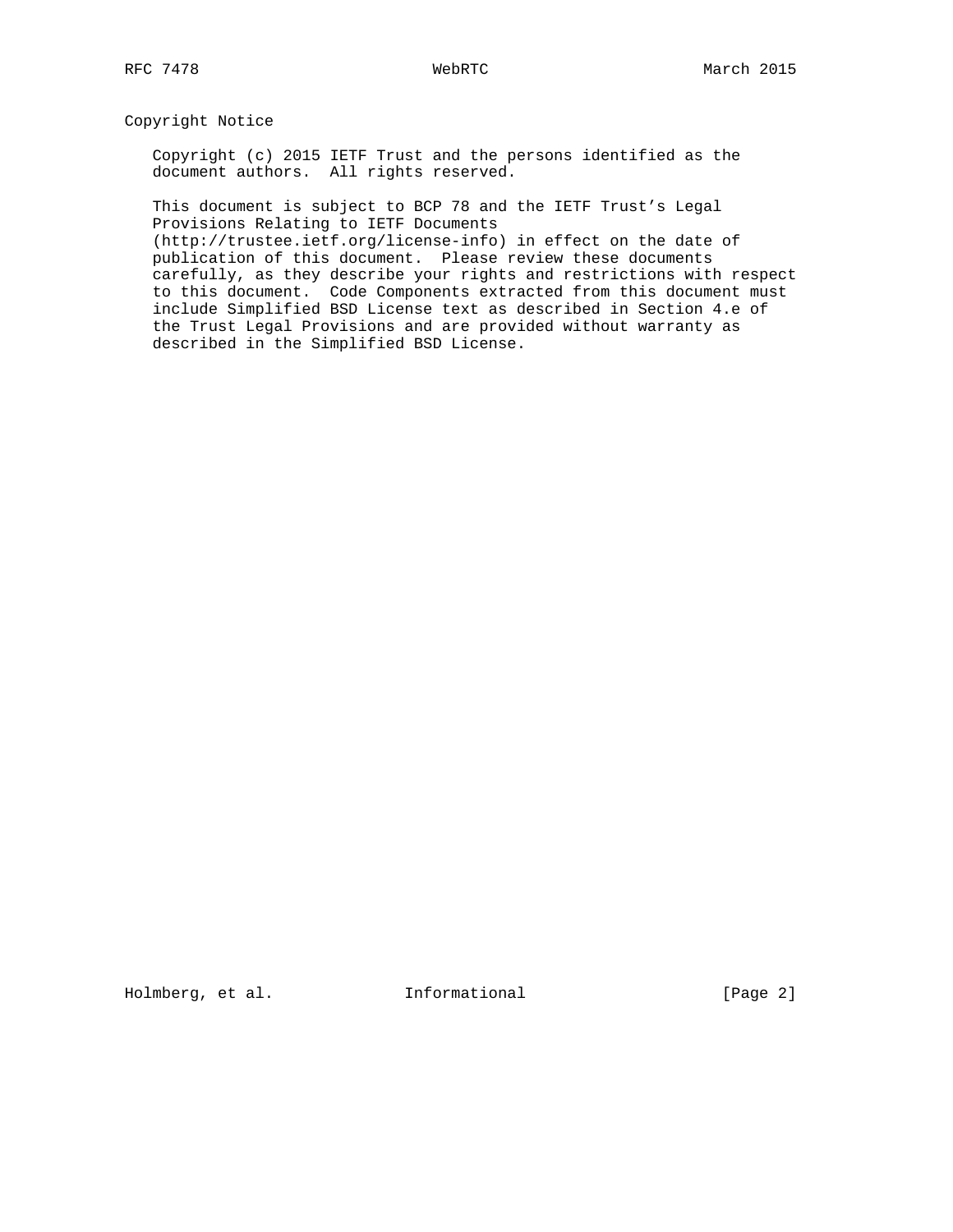Table of Contents

|  | 2.3.1. Simple Video Communication Service 5                 |
|--|-------------------------------------------------------------|
|  | 2.3.2. Simple Video Communication Service:                  |
|  | NAT/Firewall That Blocks UDP 8                              |
|  | 2.3.3. Simple Video Communication Service: Firewall         |
|  | That Only Allows Traffic via an HTTP Proxy 8                |
|  | Simple Video Communication Service: Global<br>2.3.4.        |
|  |                                                             |
|  | Simple Video Communication Service:<br>2.3.5.               |
|  |                                                             |
|  | 2.3.6. Simple Video Communication Service: Access Change 10 |
|  | 2.3.7. Simple Video Communication Service: QoS 11           |
|  | 2.3.8. Simple Video Communication Service with              |
|  |                                                             |
|  | 2.3.9. Simple Video Communication Service with              |
|  |                                                             |
|  | 2.3.10. Hockey Game Viewer 12                               |
|  | 2.3.11. Multiparty Video Communication 14                   |
|  | 2.3.12. Multiparty Online Game with Voice Communication  15 |
|  | 2.4. Browser - GW/Server Use Cases 17                       |
|  | 2.4.1. Telephony Terminal 17                                |
|  |                                                             |
|  | 2.4.3. Video Conferencing System with Central Server  18    |
|  |                                                             |
|  |                                                             |
|  |                                                             |
|  |                                                             |
|  |                                                             |
|  |                                                             |
|  | 4.3. Web Application Considerations 24                      |
|  |                                                             |
|  |                                                             |
|  |                                                             |
|  |                                                             |

Holmberg, et al. 1nformational [Page 3]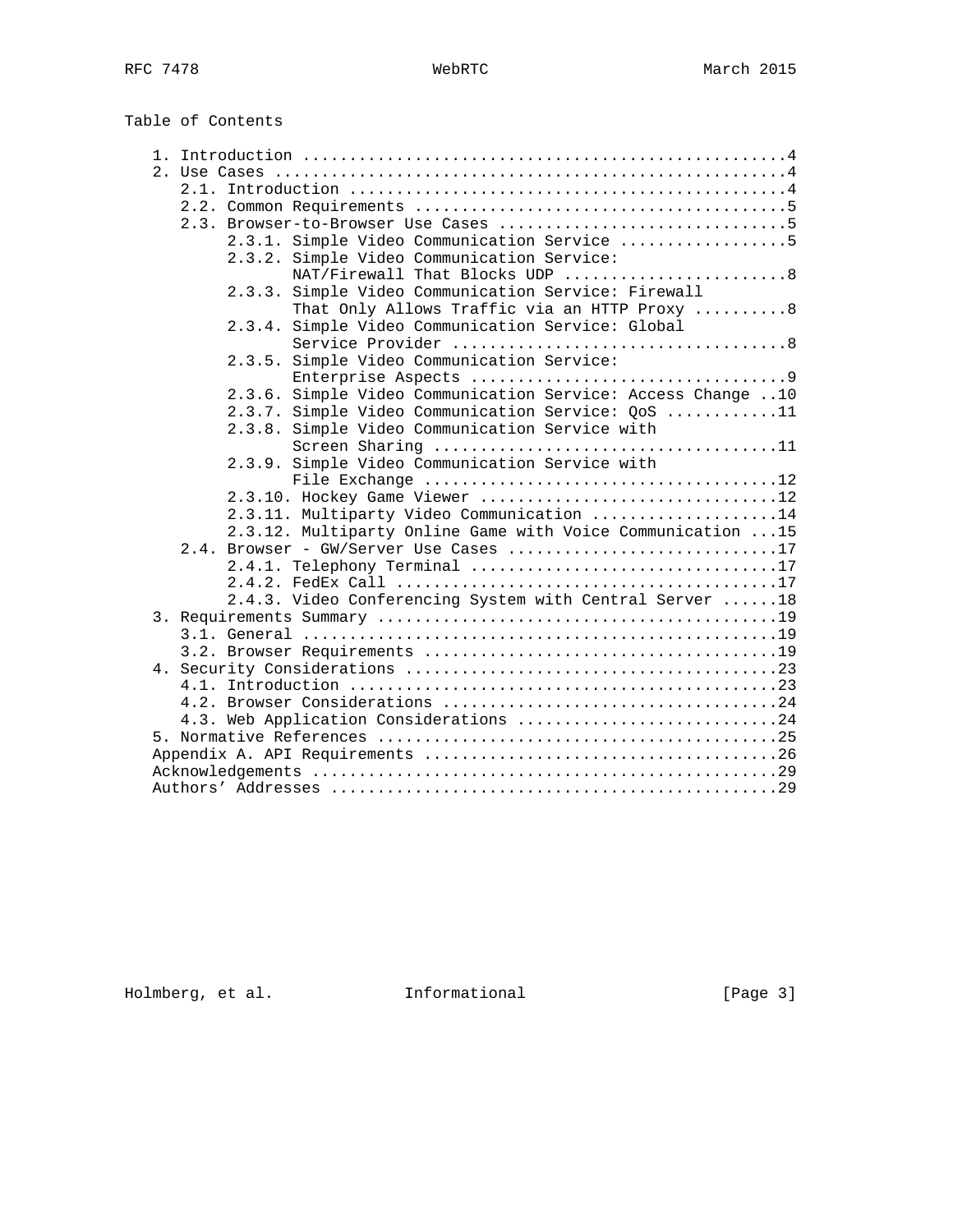# 1. Introduction

 This document presents a few use cases of web applications that are executed in a browser and use real-time communication capabilities. In most of the use cases, all end-user clients are web applications, but there are some use cases where at least one of the end-user clients is of another type (e.g., a mobile phone or a SIP User Agent (UA)).

 Based on the use cases, the document derives requirements related to browser functionality. These requirements are named "Fn", where n is an integer, and are listed in conjunction with the use cases. A summary is provided in Section 3.2.

 This document was developed in an initial phase of the work with rather minor updates at later stages. It has not really served as a tool in deciding features or scope for the WG's efforts so far. It is proposed to be used in a later phase to evaluate the protocols and solutions developed by the WG.

 This document also lists requirements related to the API to be used by web applications as an appendix. The reason is that the W3C WebRTC WG has decided to not develop its own use-case or requirement document, but instead will use this document. These requirements are named "An", where n is an integer, and are described in Appendix A.

 This document was developed in an initial phase of the work with rather minor updates at later stages. It has not really served as a tool in deciding features or scope for the WG's efforts so far. It is being published to record the early conclusions of the WG. It will not be used as a set of rigid guidelines that specifications and implementations will be held to in the future.

## 2. Use Cases

2.1. Introduction

 This section describes web-based real-time communication use cases, from which requirements are derived.

The following considerations are applicable to all use cases:

- o Clients can be on IPv4-only
- o Clients can be on IPv6-only
- o Clients can be on dual-stack

Holmberg, et al. **Informational** [Page 4]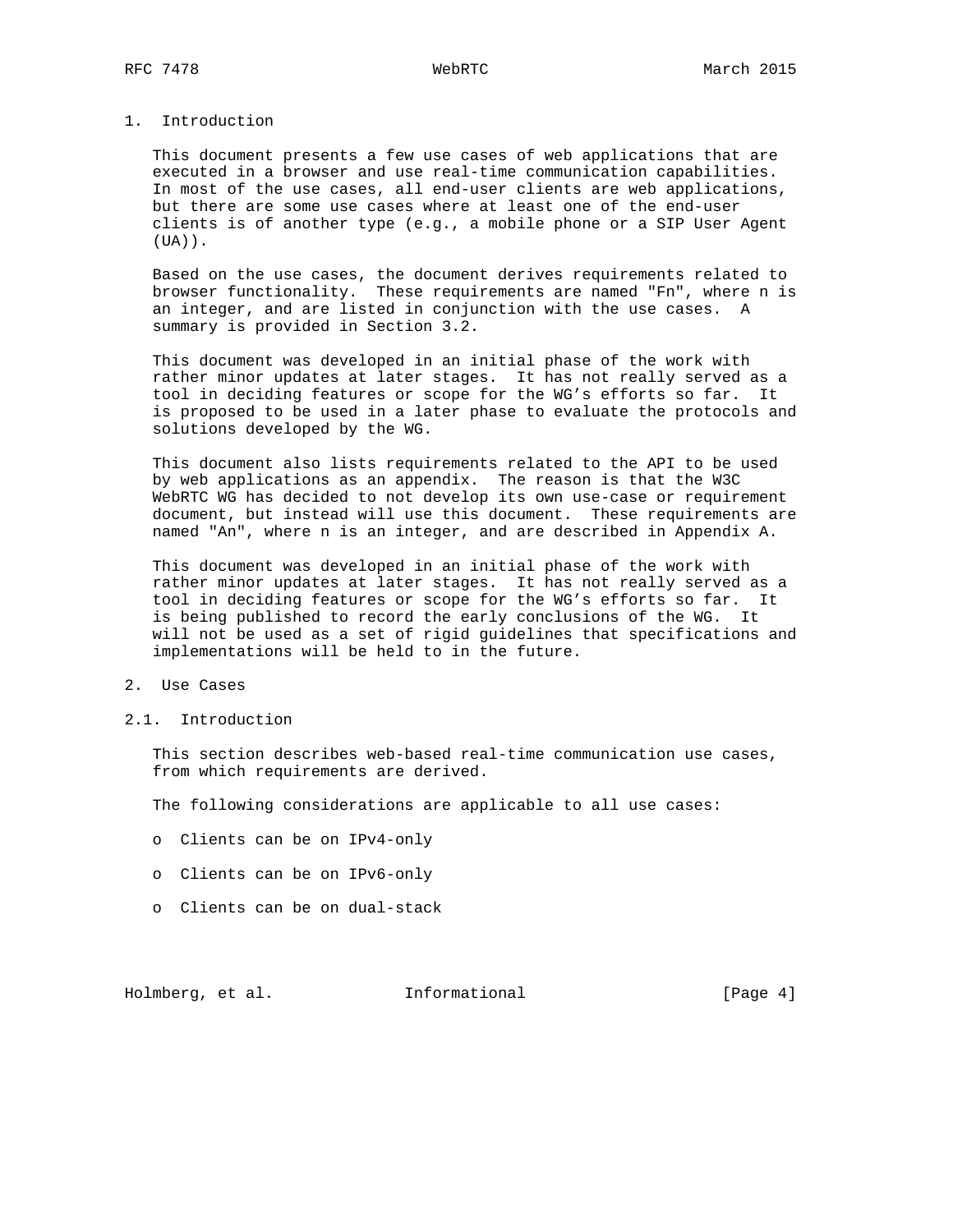- o Clients can be connected to networks with different throughput capabilities
- o Clients can be on variable-media-quality networks (wireless)
- o Clients can be on congested networks
- o Clients can be on firewalled networks with no UDP allowed
- o Clients can be on networks with a NAT or IPv4-IPv6 translation devices using any type of Mapping and Filtering behaviors (as described in RFC 4787).
- 2.2. Common Requirements

 The requirements retrieved from the Simple Video Communication Service use case (Section 2.3.1) by default apply to all other use cases and are considered common. For each use case, only the additional requirements are listed.

- 2.3. Browser-to-Browser Use Cases
- 2.3.1. Simple Video Communication Service
- 2.3.1.1. Description

 Two or more users have loaded a video communication web application into their browsers, provided by the same service provider, and logged into the service it provides. The web service publishes information about user login status by pushing updates to the web application in the browsers. When one online user selects a peer online user, a 1:1 audiovisual communication session between the browsers of the two peers is initiated. The invited user might accept or reject the session.

 During session establishment, a self view is displayed, and once the session has been established the video sent from the remote peer is displayed in addition to the self view. During the session, each user can:

- o select to remove and reinsert the self-view as often as desired,
- o change the sizes of his/her two video displays during the session, and
- o pause the sending of media (audio, video, or both) and mute incoming media.

Holmberg, et al. 1nformational 1999 [Page 5]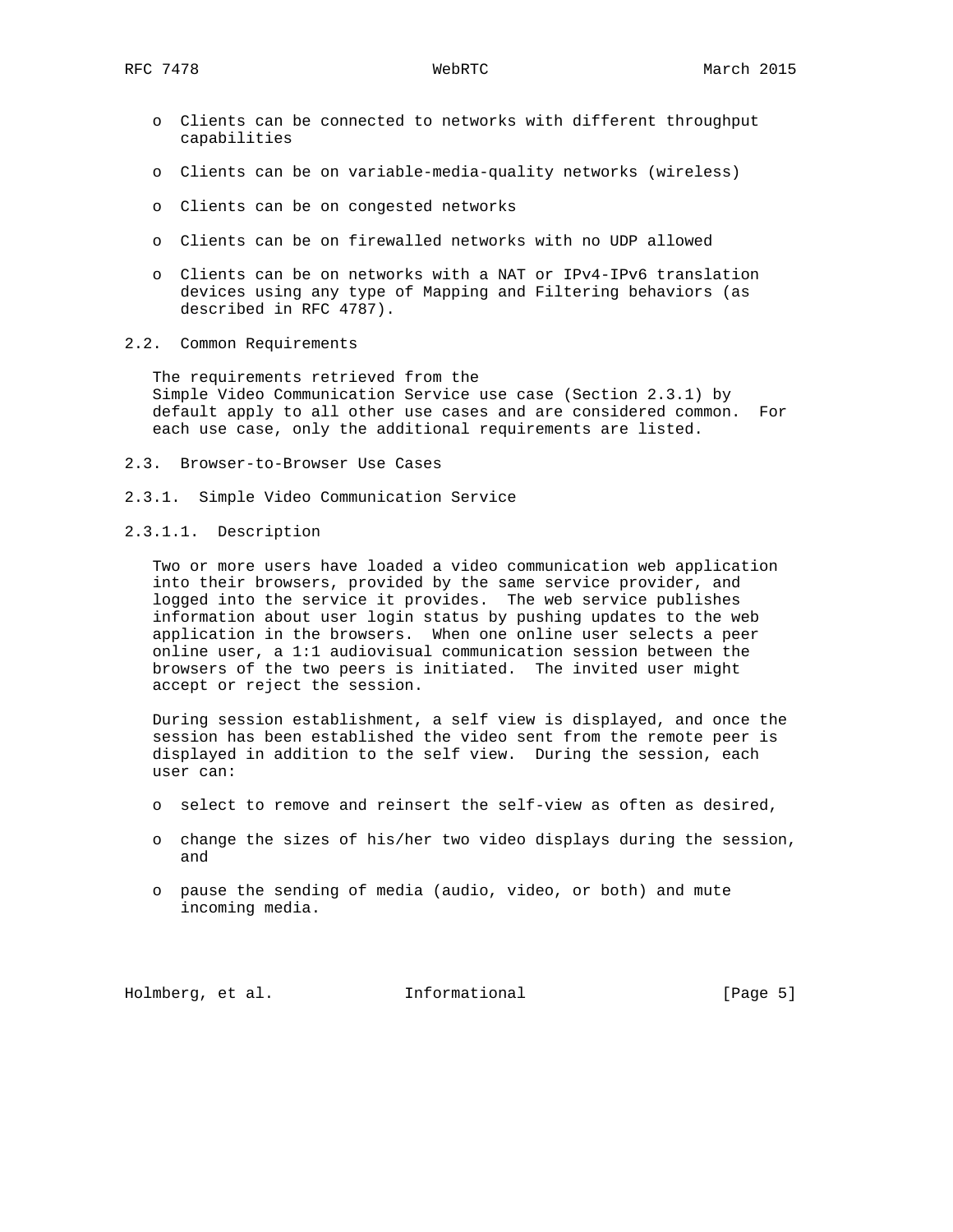It is essential that media and data be encrypted, authenticated, and integrity protected on a per-IP-packet basis and that media and data packets failing the integrity check not be delivered to the application.

 The application gives the users the opportunity to stop it from exposing the host IP address to the application of the other user.

Any session participant can end the session at any time.

 The two users may be using communication devices with different operating systems and browsers from different vendors.

 The web service monitors the quality of the service (focus on quality of audio and video) that the end users experience.

2.3.1.2. Common Requirements

| REQ-ID         | DESCRIPTION                                                                                                                                                                   |
|----------------|-------------------------------------------------------------------------------------------------------------------------------------------------------------------------------|
| F1             | The browser must be able to use microphones and<br>cameras as input devices to generate streams.                                                                              |
| F <sub>2</sub> | The browser must be able to send streams and<br>data to a peer in the presence of NATs.                                                                                       |
| F3             | Transmitted streams and data must be rate<br>controlled (meaning that the browser must, regardless<br>of application behavior, reduce send rate when<br>there is congestion). |
| F4             | The browser must be able to receive, process, and<br>render streams and data ("render" does not<br>apply for data) from peers.                                                |
| F5             | The browser should be able to render good quality<br>audio and video even in the presence of<br>reasonable levels of jitter and packet losses.                                |
| F6             | The browser must detect when a stream from a<br>peer is not received anymore.                                                                                                 |

Holmberg, et al. 1nformational 1999 [Page 6]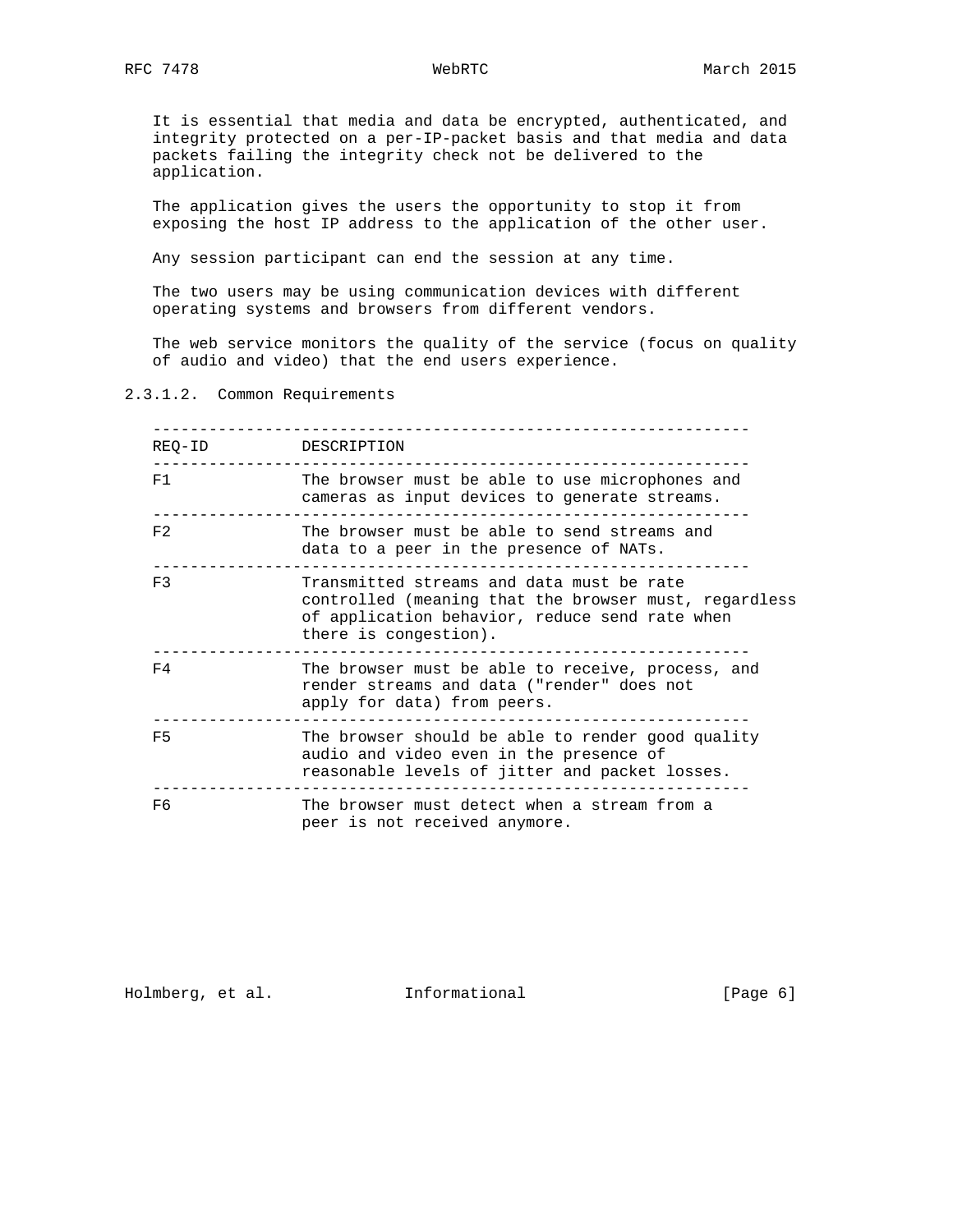| F7   | When there are both incoming and outgoing audio<br>streams, echo cancellation must be made<br>available to avoid disturbing echo during<br>conversation.                                                                                                                                                                                                                                     |
|------|----------------------------------------------------------------------------------------------------------------------------------------------------------------------------------------------------------------------------------------------------------------------------------------------------------------------------------------------------------------------------------------------|
| F8   | The browser must support synchronization of<br>audio and video.                                                                                                                                                                                                                                                                                                                              |
| F9   | The browser should use encoding of streams<br>suitable for the current rendering (e.g.,<br>video display size) and should change parameters<br>if the rendering changes during the session.                                                                                                                                                                                                  |
| F10  | The browser must support a baseline audio and<br>video codec.                                                                                                                                                                                                                                                                                                                                |
| F11. | It must be possible to protect streams and data<br>from wiretapping [RFC2804] [RFC7258].                                                                                                                                                                                                                                                                                                     |
| F12  | The browser must enable verification, given<br>the right circumstances and by use of other<br>trusted communication, that streams and<br>data received have not been manipulated by<br>any party.                                                                                                                                                                                            |
| F13  | The browser must encrypt, authenticate, and<br>integrity protect media and data on a<br>per-IP-packet basis, and it must drop incoming media<br>and data packets that fail the per-IP-packet<br>integrity check. In addition, the browser<br>must support a mechanism for cryptographically<br>binding media and data security keys to the<br>user identity (see R-ID-BINDING in [RFC5479]). |
| F14  | The browser must make it possible to set up a<br>call between two parties without one party<br>learning the other party's host IP address.                                                                                                                                                                                                                                                   |
| F15  | The browser must be able to collect statistics,<br>related to the transport of audio and video<br>between peers, needed to estimate quality of<br>experience.                                                                                                                                                                                                                                |

A1, A2, A3, A4, A5, A6, A7, A8, A9, A10, A11, A12, A25, A26

Holmberg, et al. 1nformational 1999 [Page 7]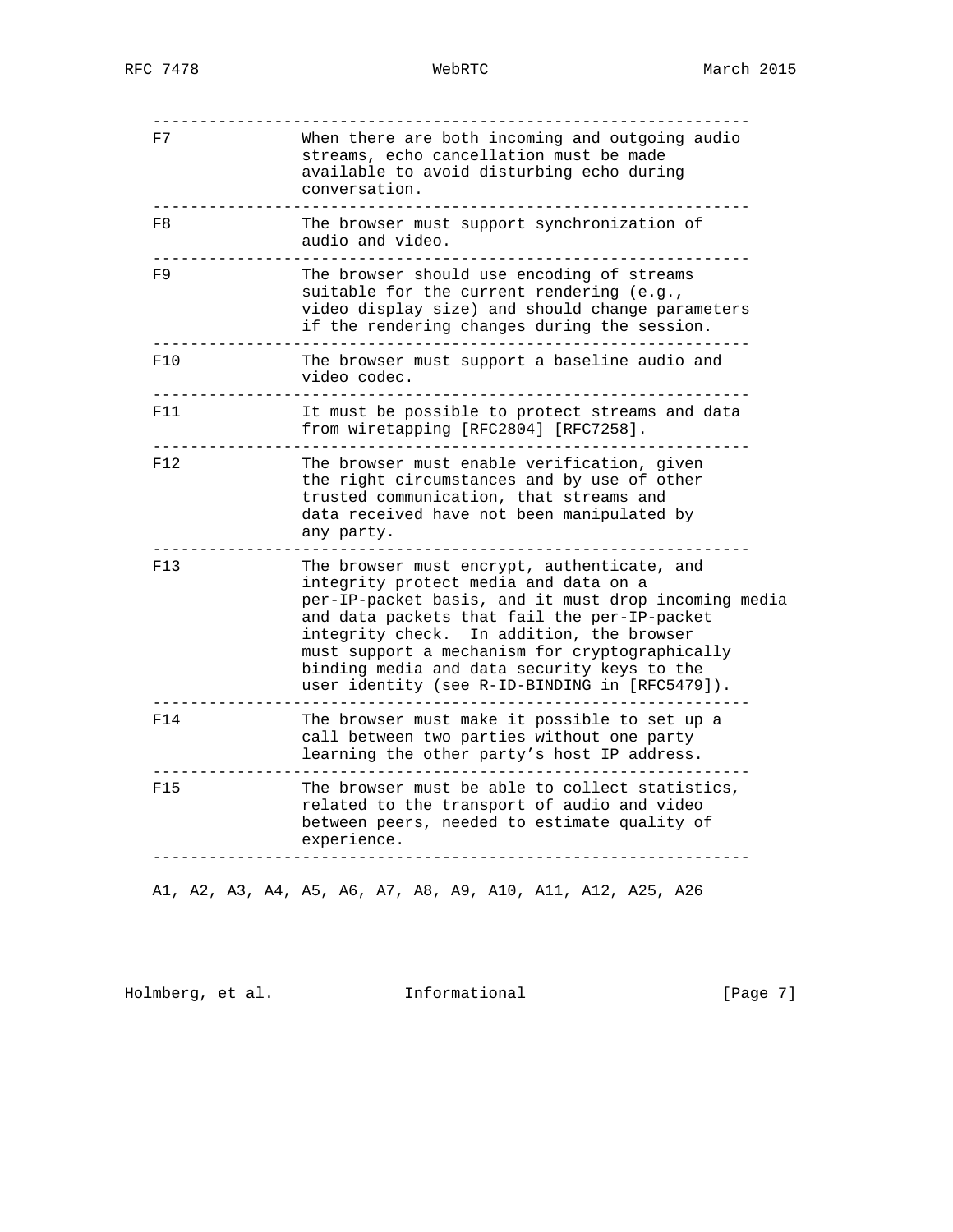2.3.2. Simple Video Communication Service: NAT/Firewall That Blocks UDP

2.3.2.1. Description

 This use case is almost identical to the Simple Video Communication Service use case (Section 2.3.1). The difference is that one of the users is behind a NAT/firewall that blocks UDP traffic.

2.3.2.2. Additional Requirements

| REO-ID | DESCRIPTION                                                                                                                     |
|--------|---------------------------------------------------------------------------------------------------------------------------------|
| F18    | The browser must be able to send streams and<br>data to a peer in the presence of NATs and<br>firewalls that block UDP traffic. |

2.3.3. Simple Video Communication Service: Firewall That Only Allows Traffic via an HTTP Proxy

2.3.3.1. Description

 This use case is almost identical to the Simple Video Communication Service use case (Section 2.3.1). The difference is that one of the users is behind a firewall that only allows traffic via an HTTP Proxy.

2.3.3.2. Additional Requirements

| REO-ID          | DESCRIPTION                                                                                                                                                                              |
|-----------------|------------------------------------------------------------------------------------------------------------------------------------------------------------------------------------------|
| F <sub>21</sub> | The browser must be able to send streams and<br>data to a peer in the presence of firewalls that only<br>allow traffic via an HTTP Proxy, when firewall policy<br>allows WebRTC traffic. |

2.3.4. Simple Video Communication Service: Global Service Provider

2.3.4.1. Description

 This use case is almost identical to the Simple Video Communication Service use case (Section 2.3.1). What is added is that the service provider is operating over large geographical areas (or even globally).

Holmberg, et al. 1nformational 1999 [Page 8]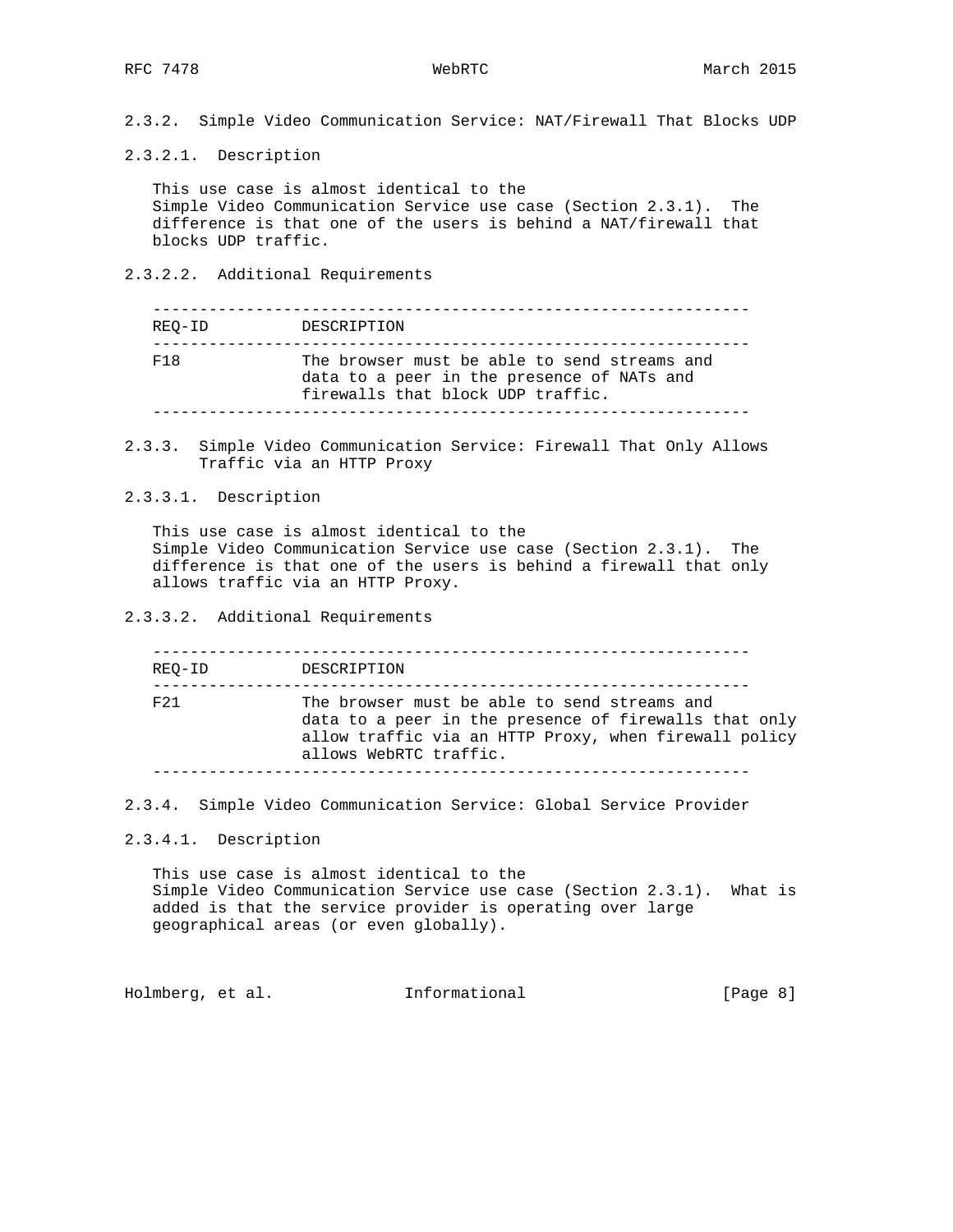Assuming that the Interactive Connectivity Establishment (ICE) mechanism [RFC5245] will be used, this means that the service provider would like to be able to provide several Session Traversal Utilities for NAT (STUN) and Traversal Using Relay NAT (TURN) servers (via the app) to the browser; selection of which one(s) to use is part of the ICE processing. Other reasons for wanting to provide several STUN and TURN servers include support for IPv4 and IPv6, load balancing, and redundancy.

 Note that ICE support being mandatory does not preclude a WebRTC endpoint from supporting more traversal mechanisms than ICE using STUN and TURN.

# 2.3.4.2. Additional Requirements

| REO-ID          | DESCRIPTION                                                       |
|-----------------|-------------------------------------------------------------------|
| F <sub>19</sub> | The browser must be able to use several STUN<br>and TURN servers. |

A22

2.3.5. Simple Video Communication Service: Enterprise Aspects

### 2.3.5.1. Description

 This use case is similar to the Simple Video Communication Service use case (Section 2.3.1).

 What is added is aspects when using the service in enterprises. ICE is assumed in the further description of this use case.

 An enterprise that uses a WebRTC-based web application for communication desires to audit all WebRTC-based application sessions used from inside the company towards any external peer. To be able to do this, they deploy a TURN server that straddles the boundary between the internal and the external network.

 The firewall will block all attempts to use STUN with an external destination unless they go to the enterprise auditing TURN server. In cases where employees are using WebRTC applications provided by an external service provider, they still want the traffic to stay inside their internal network and in addition not load the straddling TURN server; thus, they deploy a STUN server allowing the WebRTC client to determine its server reflexive address on the internal side. Thus, enabling cases where peers are both on the internal side to connect

Holmberg, et al. 1nformational 1999 [Page 9]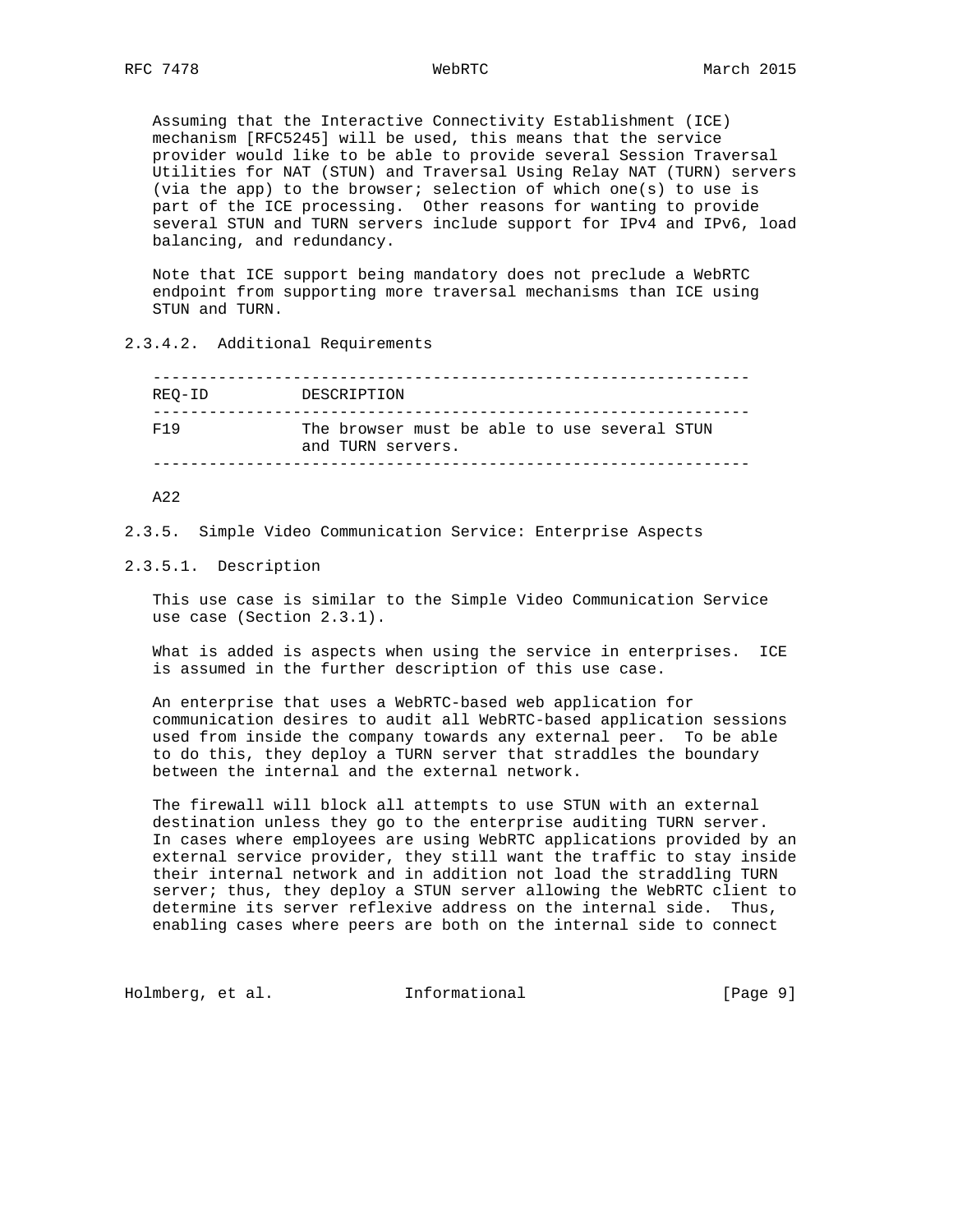without the traffic leaving the internal network. It must be possible to configure the browsers used in the enterprise with network specific STUN and TURN servers. This should be possible to achieve by autoconfiguration methods. The WebRTC functionality will need to utilize both network specific STUN and TURN resources and STUN and TURN servers provisioned by the web application.

### 2.3.5.2. Additional Requirements

| REO-ID | DESCRIPTION                                                                                                                                                |
|--------|------------------------------------------------------------------------------------------------------------------------------------------------------------|
| F20    | The browser must support the use of STUN and TURN<br>servers that are supplied by entities other than<br>the web application (i.e., the network provider). |
|        |                                                                                                                                                            |

2.3.6. Simple Video Communication Service: Access Change

### 2.3.6.1. Description

 This use case is almost identical to the Simple Video Communication Service use case (Section 2.3.1). The difference is that the user changes network access during the session.

 The communication device used by one of the users has several network adapters (Ethernet, Wi-Fi, Cellular). The communication device is accessing the Internet using Ethernet, but the user has to start a trip during the session. The communication device automatically changes to use Wi-Fi when the Ethernet cable is removed and then moves to cellular access to the Internet when moving out of Wi-Fi coverage. The session continues even though the access method changes.

2.3.6.2. Additional Requirements

| REO-ID | DESCRIPTION                                                                                                |
|--------|------------------------------------------------------------------------------------------------------------|
| F17    | The communication session must survive across a<br>change of the network interface used by the<br>session. |

Holmberg, et al. 1nformational [Page 10]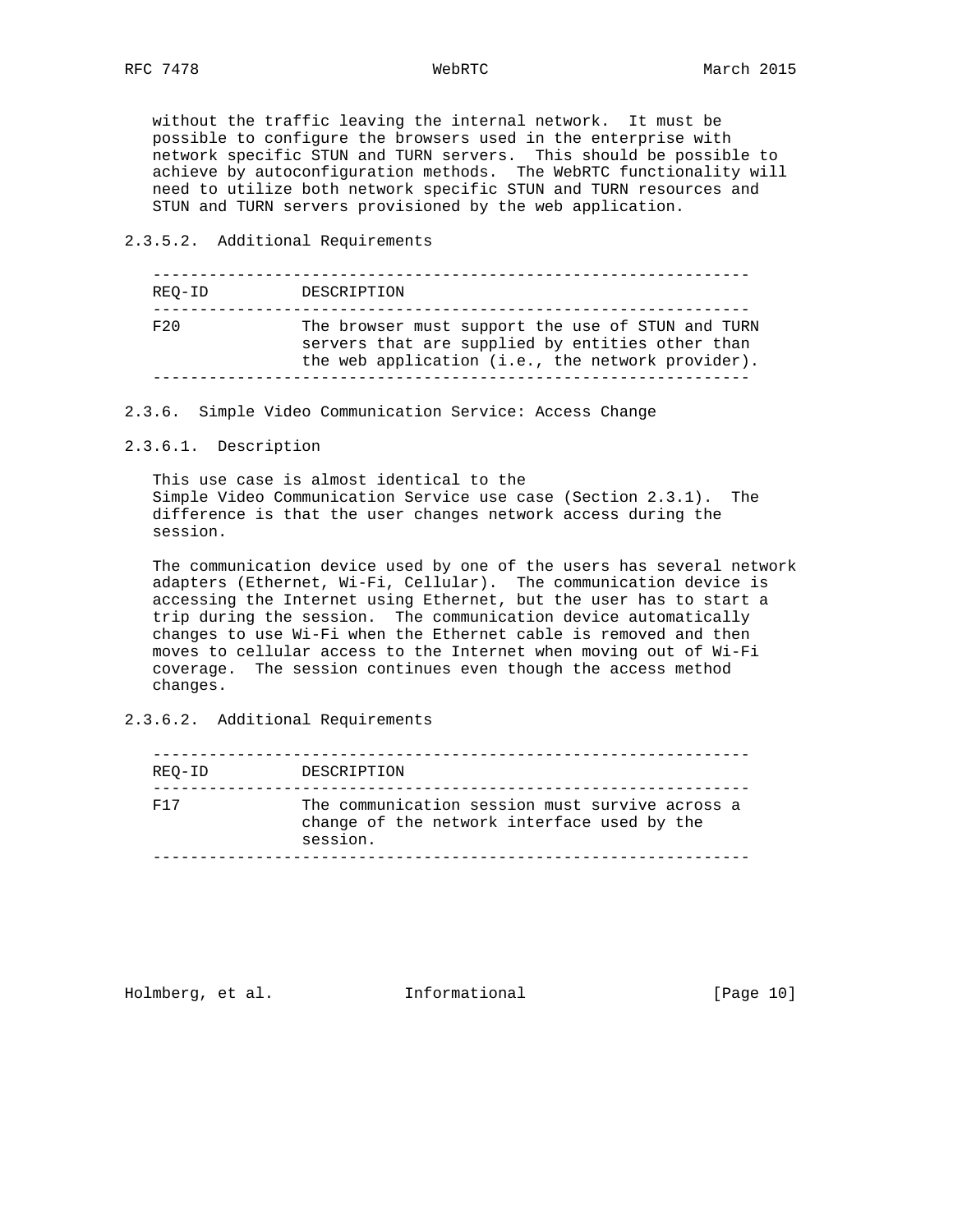2.3.7. Simple Video Communication Service: QoS

2.3.7.1. Description

 This use case is almost identical to the Simple Video Communication Service: Access Change use case (Section 2.3.6). The use of Quality of Service (QoS) capabilities is added:

 The user in the previous use case that starts a trip is behind a common residential router that supports differentiation of traffic. In addition, the user's provider of cellular access has QoS support enabled. The user is able to take advantage of the QoS support both when accessing via the residential router and when using cellular.

2.3.7.2. Additional Requirements

| REO-ID | DESCRIPTION                                                                                                                                                        |
|--------|--------------------------------------------------------------------------------------------------------------------------------------------------------------------|
| F17    | The communication session must survive across a<br>change of the network interface used by the<br>session.                                                         |
| F22    | The browser should be able to take advantage<br>of available capabilities (supplied by network<br>nodes) to differentiate voice, video, and data<br>appropriately. |

2.3.8. Simple Video Communication Service with Screen Sharing

2.3.8.1. Description

 This use case has the audio and video communication of the Simple Video Communication Service use case (Section 2.3.1).

 However, in addition to this, one of the users can share what is being displayed on her/his screen with a peer. The user can choose to share the entire screen, part of the screen (part selected by the user), or what a selected application displays with the peer.

Holmberg, et al. 1nformational [Page 11]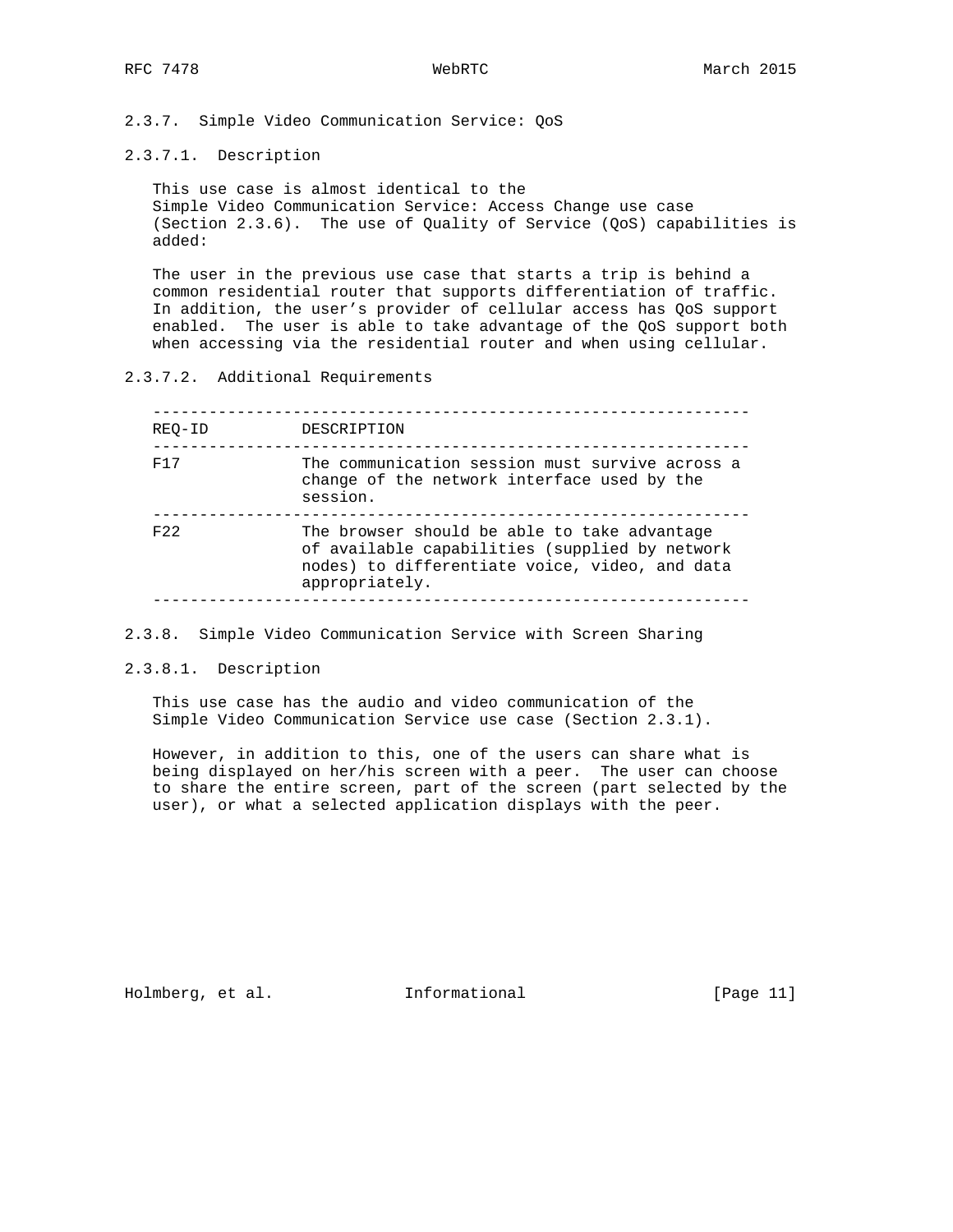2.3.8.2. Additional Requirements

| REO-ID | DESCRIPTION                                                                                                                                                                             |
|--------|-----------------------------------------------------------------------------------------------------------------------------------------------------------------------------------------|
| F36    | The browser must be able to generate streams<br>using the entire user display, a specific area<br>of the user display, or the information being<br>displayed by a specific application. |

A21

2.3.9. Simple Video Communication Service with File Exchange

2.3.9.1. Description

 This use case has the audio and video communication of the Simple Video Communication Service use case (Section 3.3.1).

 However, in addition to this, the users can send and receive files stored in the file system of the device used.

2.3.9.2. Additional Requirements

| REO-ID | DESCRIPTION                                                                  |
|--------|------------------------------------------------------------------------------|
| 戸35    | The browser must be able to send reliable<br>data traffic to a peer browser. |

A21, A24

2.3.10. Hockey Game Viewer

2.3.10.1. Description

 An ice-hockey club uses an application that enables talent scouts to, in real-time, show and discuss games and players with the club manager. The talent scouts use a mobile phone with two cameras: one front facing and one rear facing.

 The club manager uses a desktop, equipped with one camera, for viewing the game and discussing with the talent scout.

Holmberg, et al. 1nformational [Page 12]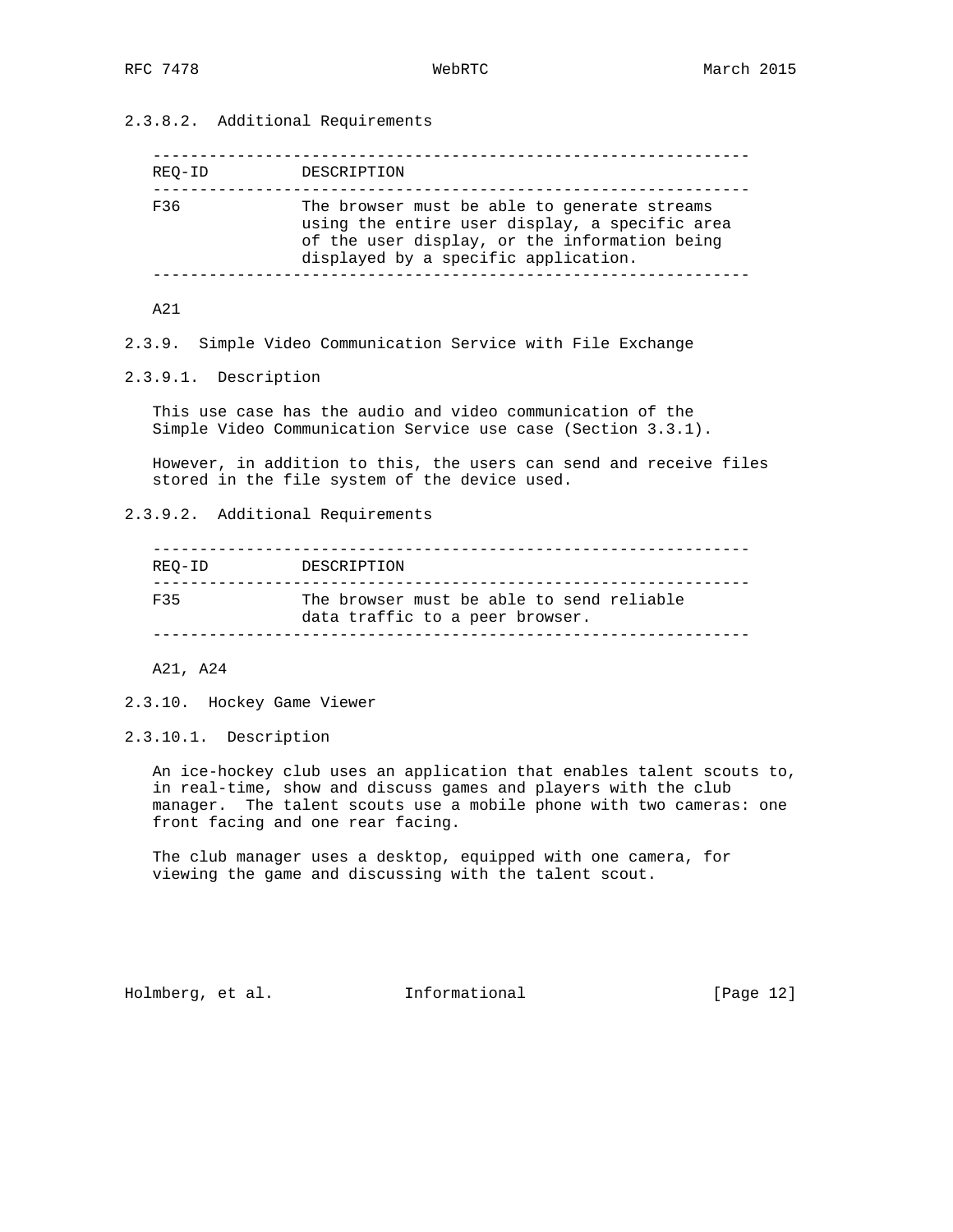Before the game starts, and during game breaks, the talent scout and the manager have a 1:1 audiovisual communication session. On the mobile phone, only the camera facing the talent scout is used. On the user display of the mobile phone, the video of the club manager is shown with a picture-in-picture thumbnail of the rear-facing camera (self view). On the display of the desktop, the video of the talent scout is shown with a picture-in-picture thumbnail of the desktop camera (self view).

 When the game is ongoing, the talent scout activates the use of the front-facing camera, and that stream is sent to the desktop (the stream from the rear-facing camera continues to be sent all the time). The video stream captured by the front-facing camera (that is capturing the game) of the mobile phone is shown in a big window on the desktop screen, with picture-in-picture thumbnails of the rear facing camera and the desktop camera (self view). On the display of the mobile phone the game is shown (front-facing camera) with picture-in-picture thumbnails of the rear-facing camera (self view) and the desktop camera. Because the most important stream in this phase is the video showing the game, the application used in the talent scout's mobile phone sets higher priority for that stream.

 ---------------------------------------------------------------- REQ-ID DESCRIPTION ---------------------------------------------------------------- F22 The browser should be able to take advantage of available capabilities (supplied by network nodes) to differentiate voice, video, and data appropriately. ---------------------------------------------------------------- F25 The browser must be able to render several concurrent audio and video streams. ----------------------------------------------------------------

A17, A23

2.3.10.2. Additional Requirements

Holmberg, et al. 1nformational [Page 13]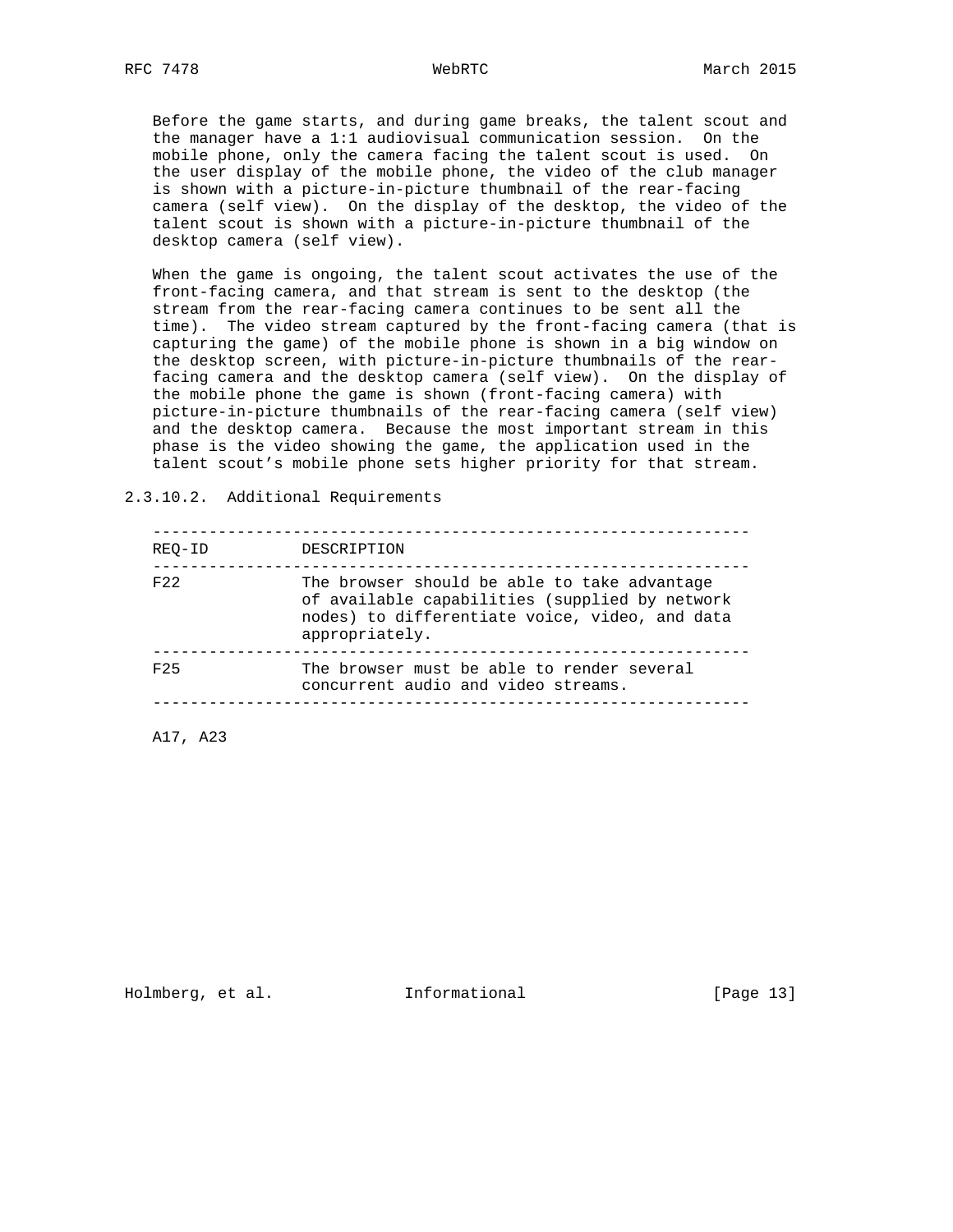### 2.3.11. Multiparty Video Communication

## 2.3.11.1. Description

 In this use case, the Simple Video Communication Service use case (Section 2.3.1) is extended by allowing multiparty sessions. No central server is involved -- the browser of each participant sends and receives streams to and from all other session participants. The web application in the browser of each user is responsible for setting up streams to all receivers.

 In order to enhance the user experience, the web application renders the audio coming from different participants so that it is experienced to come from different spatial locations. This is done automatically, but users can change how the different participants are placed in the (virtual) room. In addition, the levels in the audio signals are adjusted before mixing.

 Another feature intended to enhance the user experience is the highlighting of the video window that displays the video of the currently speaking peer.

 Each video stream received is, by default, displayed in a thumbnail frame within the browser, but users can change the display size.

 Note: What this use case adds in terms of requirements are capabilities to send streams to and receive streams from several peers concurrently as well as the capabilities to render the video from all received streams and be able to spatialize, level adjust, and mix the audio from all received streams locally in the browser. It also adds the capability to measure the audio level/activity.

Holmberg, et al. 1nformational [Page 14]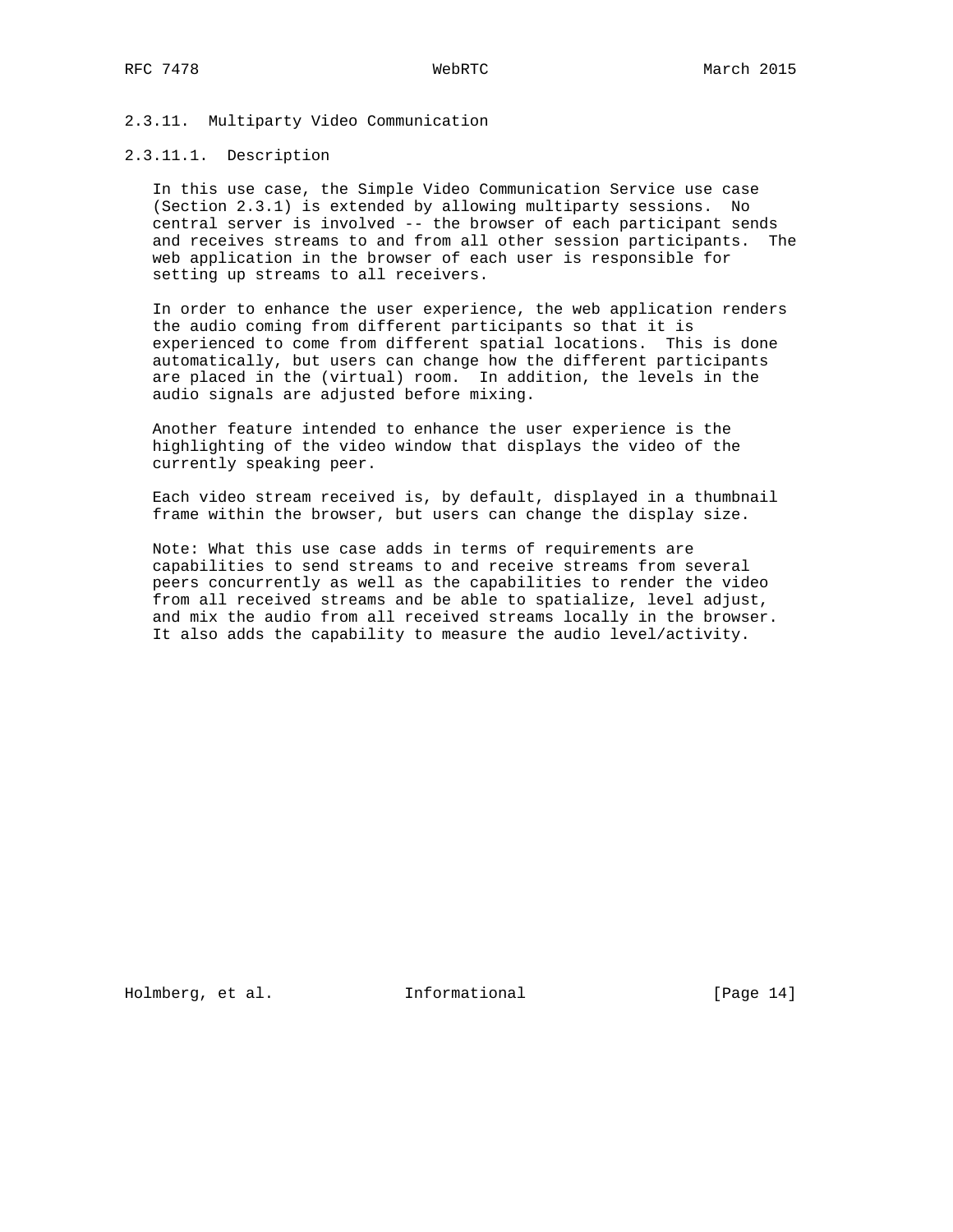# 2.3.11.2. Additional Requirements

| REQ-ID          | DESCRIPTION                                                                               |
|-----------------|-------------------------------------------------------------------------------------------|
| F23             | The browser must be able to transmit streams and<br>data to several peers concurrently.   |
| F <sub>24</sub> | The browser must be able to receive streams and<br>data from multiple peers concurrently. |
| F25             | The browser must be able to render several<br>concurrent audio and video streams.         |
| F26             | The browser must be able to mix several<br>audio streams.                                 |
| F <sub>27</sub> | The browser must be able to apply spatialization<br>effects to audio streams.             |
| F28             | The browser must be able to measure the<br>voice activity level in audio streams.         |
| F29             | The browser must be able to change the<br>voice activity level in audio streams.          |
|                 |                                                                                           |

### A13, A14, A15, A16

#### 2.3.12. Multiparty Online Game with Voice Communication

### 2.3.12.1. Description

 This use case is based on the previous one. In this use case, the voice part of the multiparty video communication use case is used in the context of an online game. The received voice audio media is rendered together with game sound objects. For example, the sound of a tank moving from left to right over the screen must be rendered and played to the user together with the voice media.

 Quick updates of the game state are required, and they have higher priority than the voice.

 Note: the difference regarding local audio processing compared to the "Multiparty Video Communication" use case is that other sound objects than the streams must be possible to be included in the

Holmberg, et al. 1nformational [Page 15]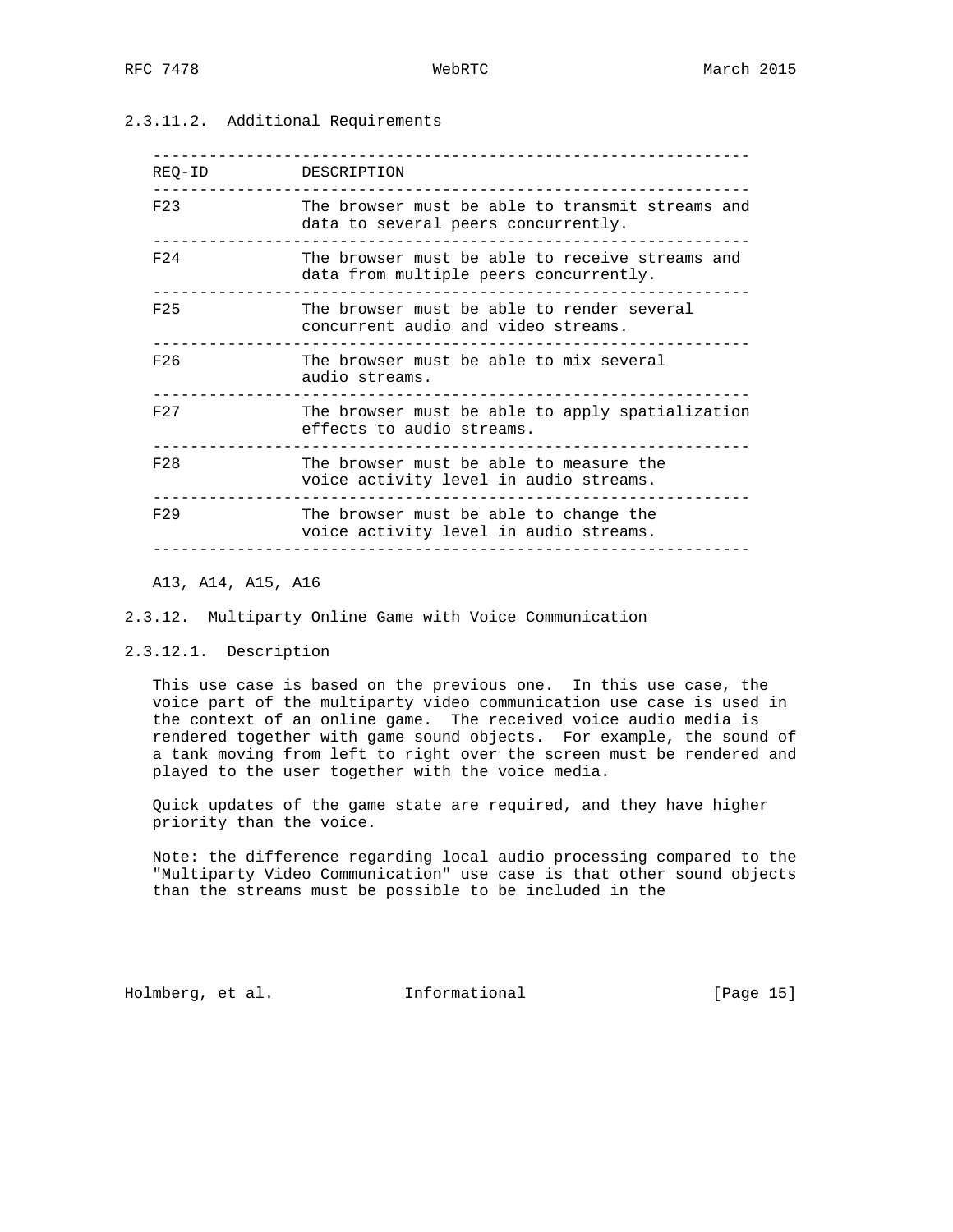spatialization and mixing. "Other sound objects" could for example be a file with the sound of the tank; that file could be stored locally or remotely.

2.3.12.2. Additional Requirements

| REO-ID          | DESCRIPTION                                                                                                                                                                                |
|-----------------|--------------------------------------------------------------------------------------------------------------------------------------------------------------------------------------------|
| F22             | The browser should be able to take advantage<br>of available capabilities (supplied by network<br>nodes) to differentiate voice, video, and data<br>appropriately.                         |
| F23             | The browser must be able to transmit streams and<br>data to several peers concurrently.                                                                                                    |
| F <sub>24</sub> | The browser must be able to receive streams and<br>data from multiple peers concurrently.                                                                                                  |
| F25             | The browser must be able to render several<br>concurrent audio and video streams.                                                                                                          |
| F26             | The browser must be able to mix several<br>audio streams.                                                                                                                                  |
| F27             | The browser must be able to apply spatialization<br>effects when playing audio streams.                                                                                                    |
| F28             | The browser must be able to measure the<br>voice activity level in audio streams.                                                                                                          |
| F29             | The browser must be able to change the<br>voice activity level in audio streams.                                                                                                           |
| F30             | The browser must be able to process and mix<br>sound objects (media that is retrieved from<br>another source than the established media<br>stream(s) with the peer(s) with audio streams). |
| F34             | The browser must be able to send short<br>latency unreliable datagram traffic to a<br>peer browser [RFC5405].                                                                              |

A13, A14, A15, A16, A17, A18, A23

Holmberg, et al. 1nformational [Page 16]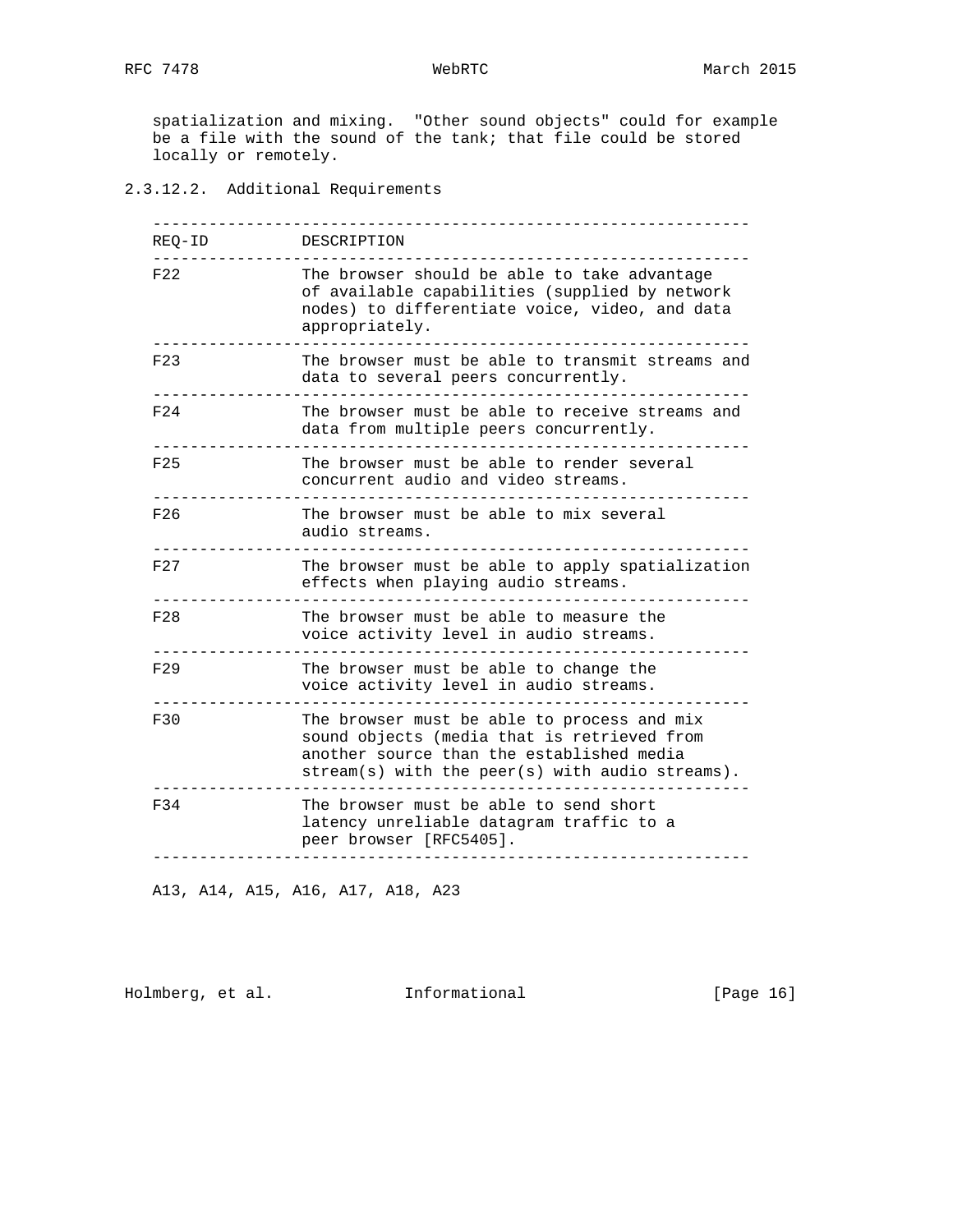- 2.4. Browser GW/Server Use Cases
- 2.4.1. Telephony Terminal
- 2.4.1.1. Description

 A mobile telephony operator allows its customers to use a web browser to access their services. After a simple log in, the user can place and receive calls in the same way as when using a normal mobile phone. When a call is received or placed, the identity is shown in the same manner as when a mobile phone is used.

 Note: "place and receive calls in the same way as when using a normal mobile phone" means that you can dial a number and your mobile telephony operator has made available your phone contacts online so that they are available and can be clicked to call and they can be used to present the identity of an incoming call. If the callee is not in your phone contacts, the number is displayed. Furthermore, your call logs are available, and updated with the calls made/ received from the browser. For people receiving calls made from the web browser, the usual identity (i.e., the phone number of the mobile phone) will be presented.

### 2.4.1.2. Additional Requirements

| REO-ID | DESCRIPTION                                                                                                                          |
|--------|--------------------------------------------------------------------------------------------------------------------------------------|
| F31    | The browser must support an audio media format<br>(codec) that is commonly supported by existing<br>telephony services.              |
| F33    | The browser must be able to initiate and<br>accept a media session where the data needed<br>for establishment can be carried in SIP. |
|        |                                                                                                                                      |

### 2.4.2. FedEx Call

### 2.4.2.1. Description

 Alice uses her web browser with a service that allows her to call Public Switched Telephone Network (PSTN) numbers. Alice calls 1-800-123-4567. Alice should be able to hear the initial prompts from the FedEx Interactive Voice Responder (IVR), and when the IVR says press 1, there should be a way for Alice to navigate the IVR.

Holmberg, et al. 1nformational [Page 17]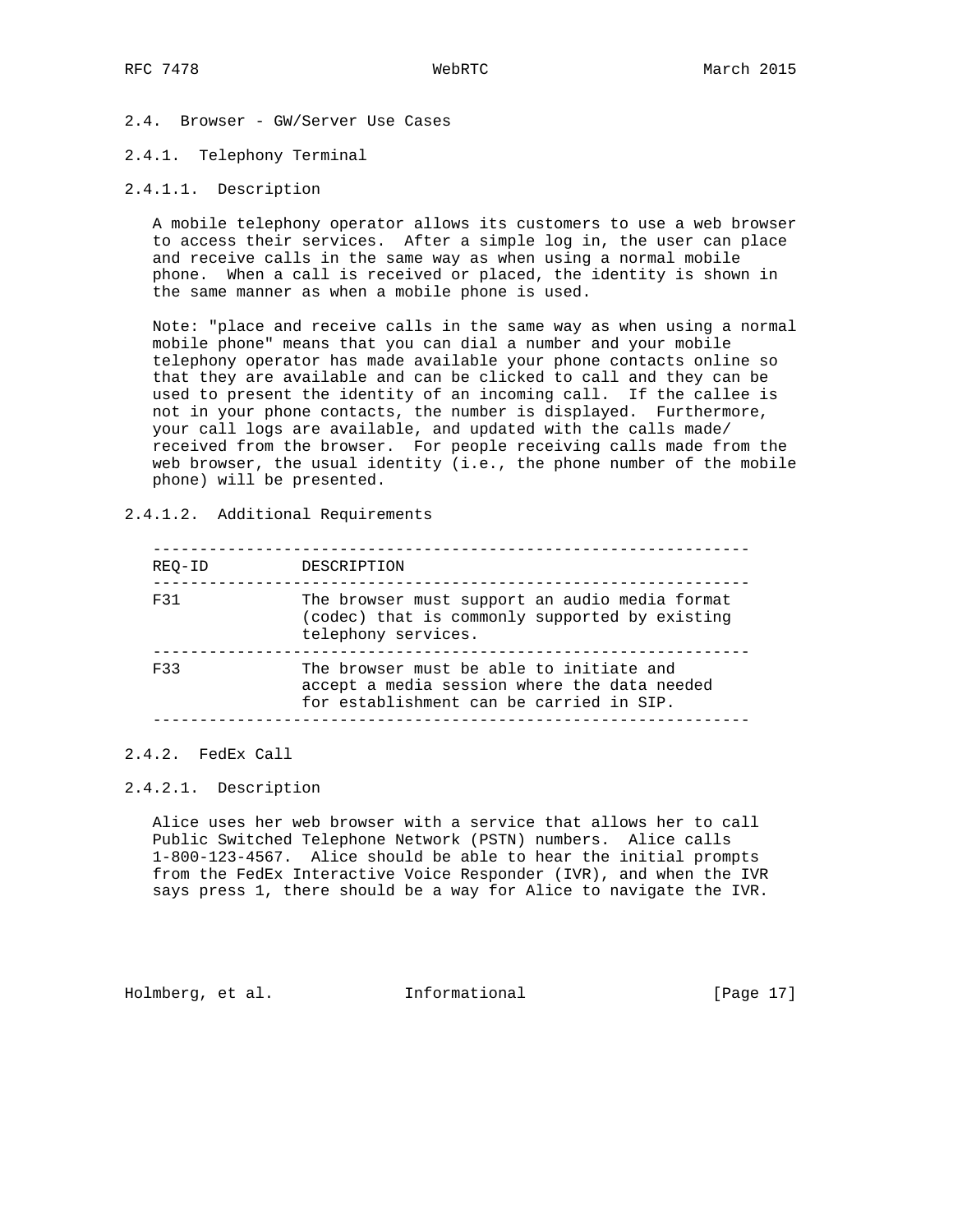# 2.4.2.2. Additional Requirements

| REO-ID | DESCRIPTION                                                                                                                         |
|--------|-------------------------------------------------------------------------------------------------------------------------------------|
| F31    | The browser must support an audio media format<br>(codec) that is commonly supported by existing<br>telephony services.             |
| F32    | There should be a way to navigate<br>a dual-tone multi-frequency signaling (DTMF)<br>based Interactive Voice Response (IVR) system. |

#### 2.4.3. Video Conferencing System with Central Server

### 2.4.3.1. Description

 An organization uses a video communication system that supports the establishment of multiparty video sessions using a central conference server.

 The browser of each participant sends an audio stream (type in terms of mono, stereo, 5.1 -- depending on the equipment of the participant) to the central server. The central server mixes the audio streams (and can in the mixing process naturally add effects such as spatialization) and sends towards each participant a mixed audio stream that is played to the user.

 The browser of each participant sends video towards the server. For each participant, one high-resolution video is displayed in a large window, while a number of low-resolution videos are displayed in smaller windows. The server selects what video streams to be forwarded as main and thumbnail videos, respectively, based on speech activity. As the video streams to display can change quite frequently (as the conversation flows), it is important that the delay from when a video stream is selected for display until the video can be displayed is short.

 All participants are authenticated by the central server and authorized to connect to the central server. The participants are identified to each other by the central server, and the participants do not have access to each others' credentials such as email addresses or login IDs.

 Note: This use case adds requirements on support for fast stream switches (F16). There exist several solutions that enable the server to forward one high-resolution and several low-resolution video

Holmberg, et al. 1nformational [Page 18]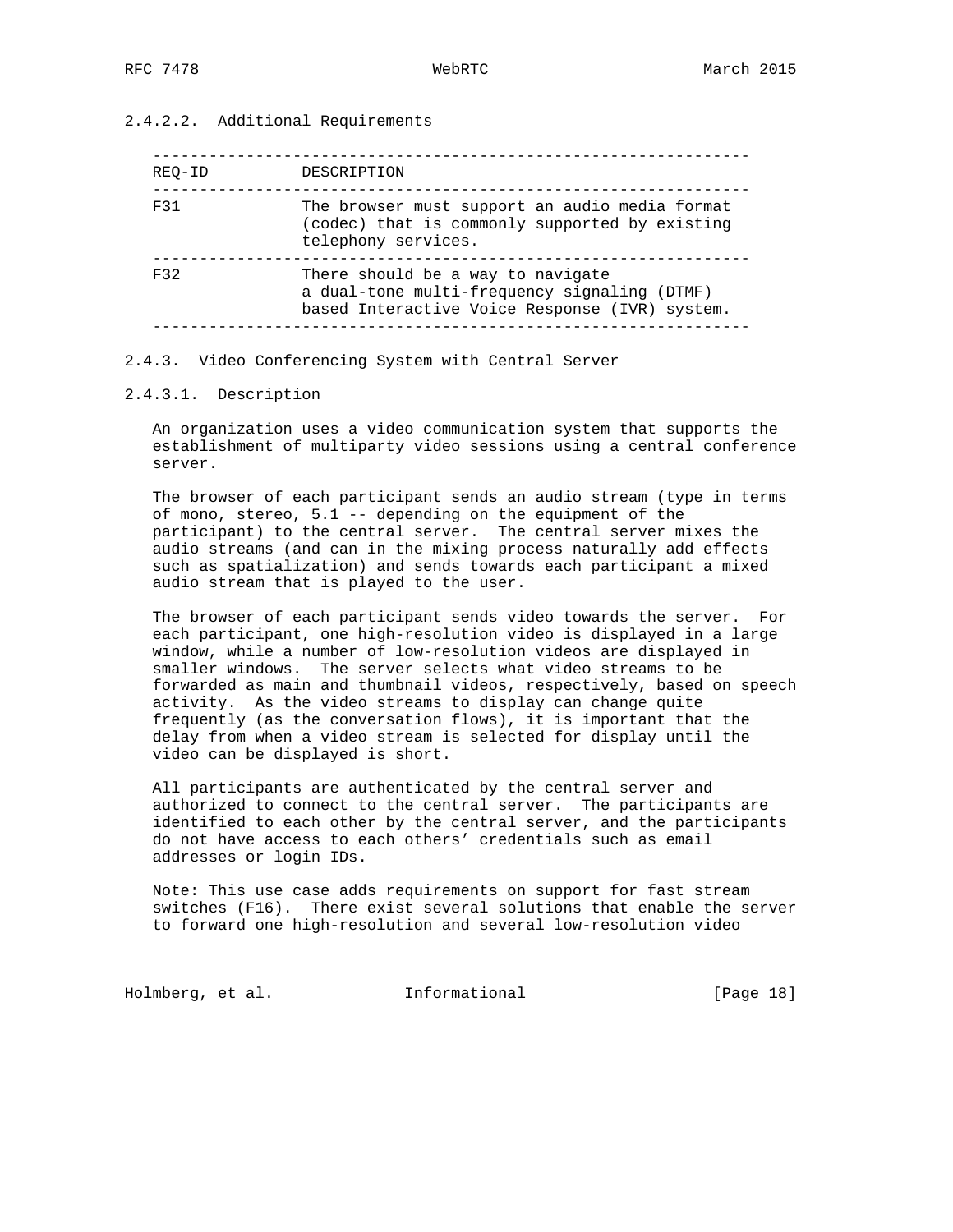streams: a) each browser could send a high-resolution, but scalable stream, and the server could send just the base layer for the low resolution streams, b) each browser could in a simulcast fashion send one high-resolution and one low-resolution stream, and the server just selects, or c) each browser sends just a high-resolution stream, the server transcodes into low-resolution streams as required.

### 2.4.3.2. Additional Requirements

| REO-ID          | DESCRIPTION                                                                                                   |
|-----------------|---------------------------------------------------------------------------------------------------------------|
| F <sub>16</sub> | The browser must support insertion of reference frames<br>in outgoing media streams when requested by a peer. |
| F <sub>25</sub> | The browser must be able to render several<br>concurrent audio and video streams.                             |

- 3. Requirements Summary
- 3.1. General

 This section contains the requirements on the browser derived from the use cases in Section 2.

 Note: It is assumed that the user applications are executed on a browser. Whether the capabilities to implement specific browser requirements are implemented by the browser application, or are provided to the browser application by the underlying operating system, is outside the scope of this document.

3.2. Browser Requirements

|                | Common, basic requirements                                                                       |
|----------------|--------------------------------------------------------------------------------------------------|
| REO-ID         | DESCRIPTION                                                                                      |
| F1             | The browser must be able to use microphones and<br>cameras as input devices to generate streams. |
| F <sub>2</sub> | The browser must be able to send streams and<br>data to a peer in the presence of NATs.          |

Holmberg, et al. 1nformational [Page 19]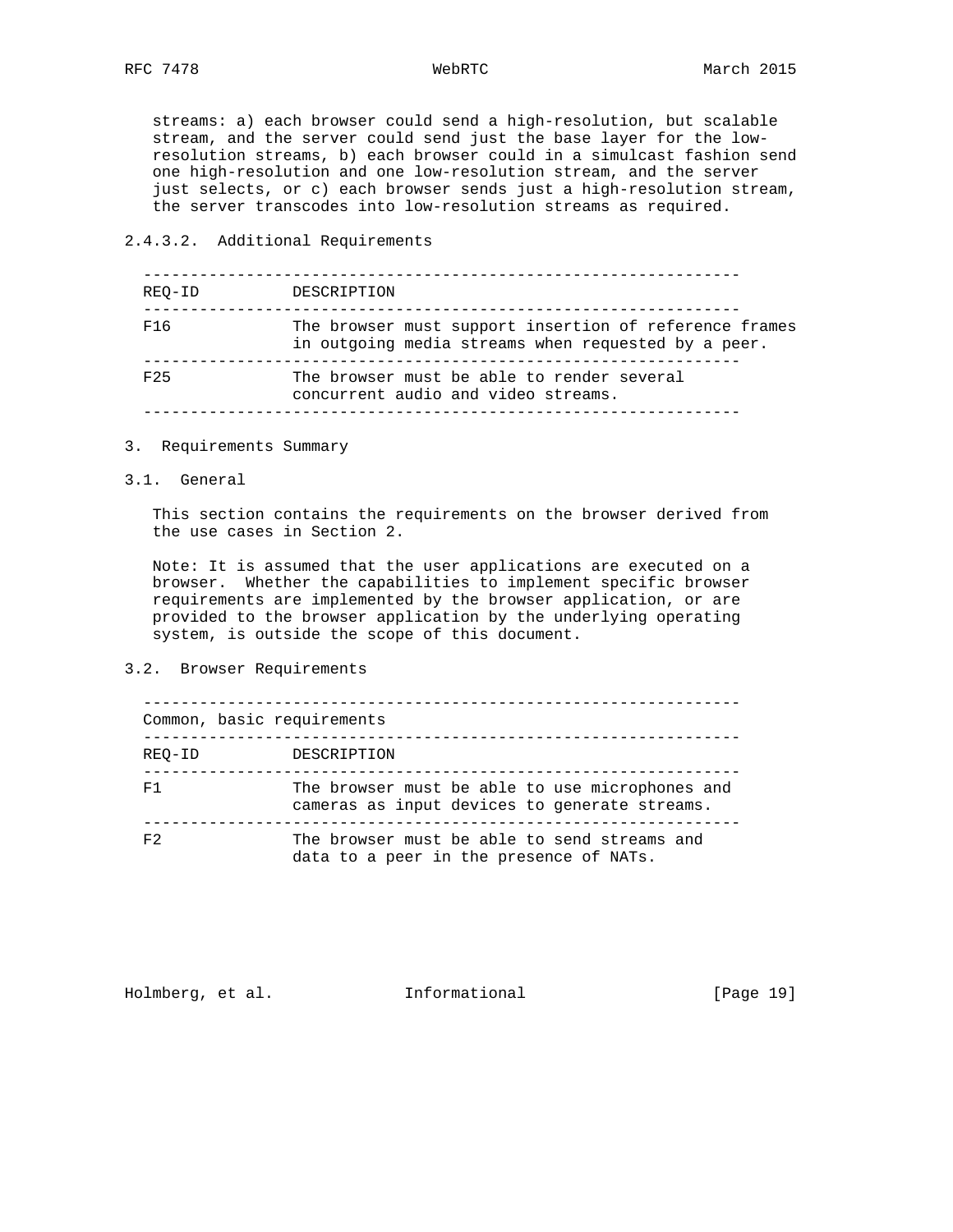| F3  | Transmitted streams and data must be rate<br>controlled (meaning that the browser must, regardless<br>of application behavior, reduce send rate when<br>there is congestion).                     |
|-----|---------------------------------------------------------------------------------------------------------------------------------------------------------------------------------------------------|
| F4  | The browser must be able to receive, process, and<br>render streams and data ("render" does not<br>apply for data) from peers.                                                                    |
| F5  | The browser should be able to render good quality<br>audio and video even in the presence of<br>reasonable levels of jitter and packet losses.                                                    |
| F6  | The browser must detect when a stream from a<br>peer is not received anymore.                                                                                                                     |
| F7  | When there are both incoming and outgoing audio<br>streams, echo cancellation must be made<br>available to avoid disturbing echo during<br>conversation.                                          |
| F8  | The browser must support synchronization of<br>audio and video.                                                                                                                                   |
| F9  | The browser should use encoding of streams<br>suitable for the current rendering (e.g.,<br>video display size) and should change parameters<br>if the rendering changes during the session        |
| F10 | The browser must support a baseline audio and<br>video codec.                                                                                                                                     |
| F11 | It must be possible to protect streams and data<br>from wiretapping [RFC2804] [RFC7258].                                                                                                          |
| F12 | The browser must enable verification, given<br>the right circumstances and by use of other<br>trusted communication, that streams and<br>data received have not been manipulated by<br>any party. |

Holmberg, et al. 1nformational [Page 20]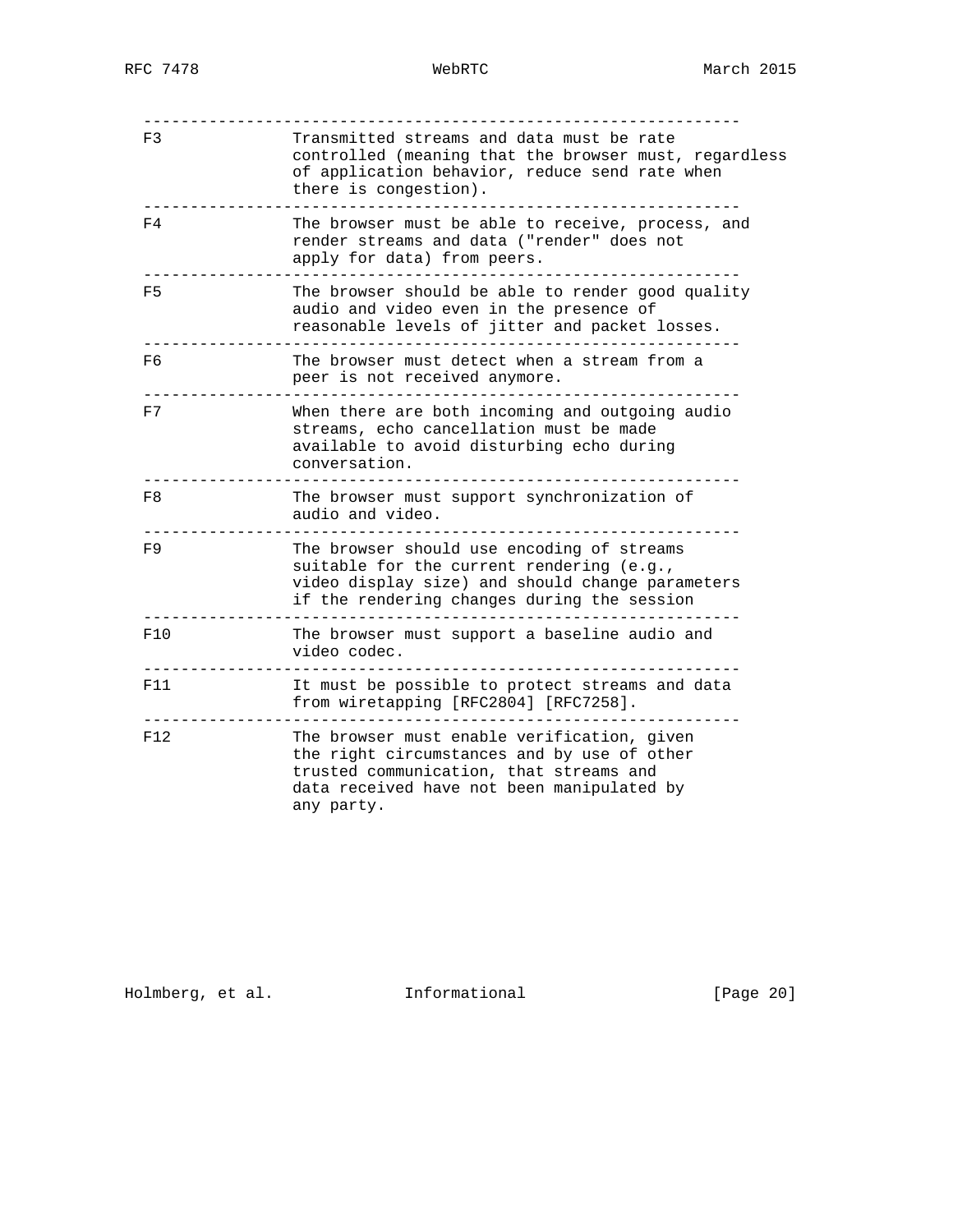| F13    | The browser must encrypt, authenticate, and<br>integrity protect media and data on a<br>per-IP-packet basis, and it must drop incoming media<br>and data packets that fail the per-IP-packet<br>integrity check. In addition, the browser<br>must support a mechanism for cryptographically<br>binding media and data security keys to the<br>user identity (see R-ID-BINDING in [RFC5479]). |
|--------|----------------------------------------------------------------------------------------------------------------------------------------------------------------------------------------------------------------------------------------------------------------------------------------------------------------------------------------------------------------------------------------------|
| F14    | The browser must make it possible to set up a<br>call between two parties without one party<br>learning the other party's host IP address.                                                                                                                                                                                                                                                   |
| F15    | The browser must be able to collect statistics,<br>related to the transport of audio and video<br>between peers, needed to estimate quality of<br>experience.                                                                                                                                                                                                                                |
|        | Requirements related to network and topology                                                                                                                                                                                                                                                                                                                                                 |
| REQ-ID | DESCRIPTION                                                                                                                                                                                                                                                                                                                                                                                  |
| F16    | The browser must support insertion of reference frames<br>in outgoing media streams when requested by a peer.                                                                                                                                                                                                                                                                                |
| F17    | The communication session must survive across a<br>change of the network interface used by the<br>session.                                                                                                                                                                                                                                                                                   |
| F18    | The browser must be able to send streams and<br>data to a peer in the presence of NATs and<br>firewalls that block UDP traffic.                                                                                                                                                                                                                                                              |
| F19    | The browser must be able to use several STUN<br>and TURN servers.                                                                                                                                                                                                                                                                                                                            |
| F20    | The browser must support the use of STUN and TURN<br>servers that are supplied by entities other than<br>the web application (i.e., the network provider).                                                                                                                                                                                                                                   |
| F21    | The browser must be able to send streams and<br>data to a peer in the presence of firewalls that only<br>allow traffic via an HTTP Proxy, when firewall policy<br>allows WebRTC traffic.                                                                                                                                                                                                     |

Holmberg, et al. 1nformational [Page 21]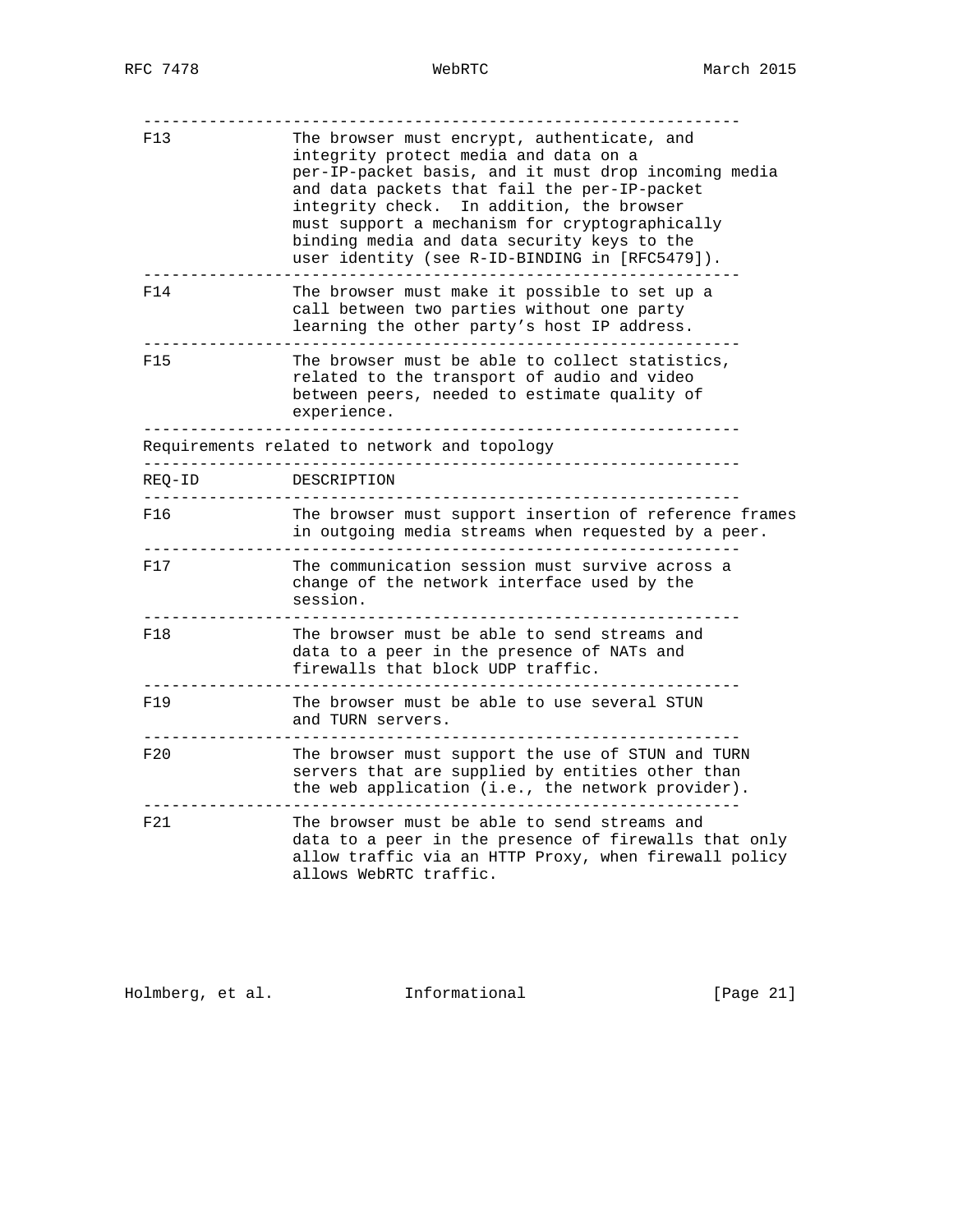| F22                         | The browser should be able to take advantage<br>of available capabilities (supplied by network<br>nodes) to differentiate voice, video, and data<br>appropriately.                           |
|-----------------------------|----------------------------------------------------------------------------------------------------------------------------------------------------------------------------------------------|
|                             | Requirements related to multiple peers and streams                                                                                                                                           |
| REO-ID                      | DESCRIPTION                                                                                                                                                                                  |
| F23                         | The browser must be able to transmit streams and<br>data to several peers concurrently.                                                                                                      |
| F24                         | The browser must be able to receive streams and<br>data from multiple peers concurrently.                                                                                                    |
| F25                         | The browser must be able to render several<br>concurrent audio and video streams.                                                                                                            |
| F26                         | The browser must be able to mix several<br>audio streams.                                                                                                                                    |
| ___________________________ | Requirements related to audio processing                                                                                                                                                     |
| REO-ID                      | DESCRIPTION                                                                                                                                                                                  |
| F27                         | The browser must be able to apply spatialization<br>effects when playing audio streams.                                                                                                      |
| F28                         | The browser must be able to measure the<br>voice activity level in audio streams.                                                                                                            |
| F29                         | The browser must be able to change the<br>voice activity level in audio streams.                                                                                                             |
| F30                         | The browser must be able to process and mix<br>sound objects (media that is retrieved from<br>another source than the established media<br>$stream(s)$ with the peer(s) with audio streams). |
|                             | Requirements related to legacy interop                                                                                                                                                       |
| REO-ID                      | DESCRIPTION                                                                                                                                                                                  |
| F31                         | The browser must support an audio media format<br>(codec) that is commonly supported by existing<br>telephony services.                                                                      |

Holmberg, et al. 1nformational [Page 22]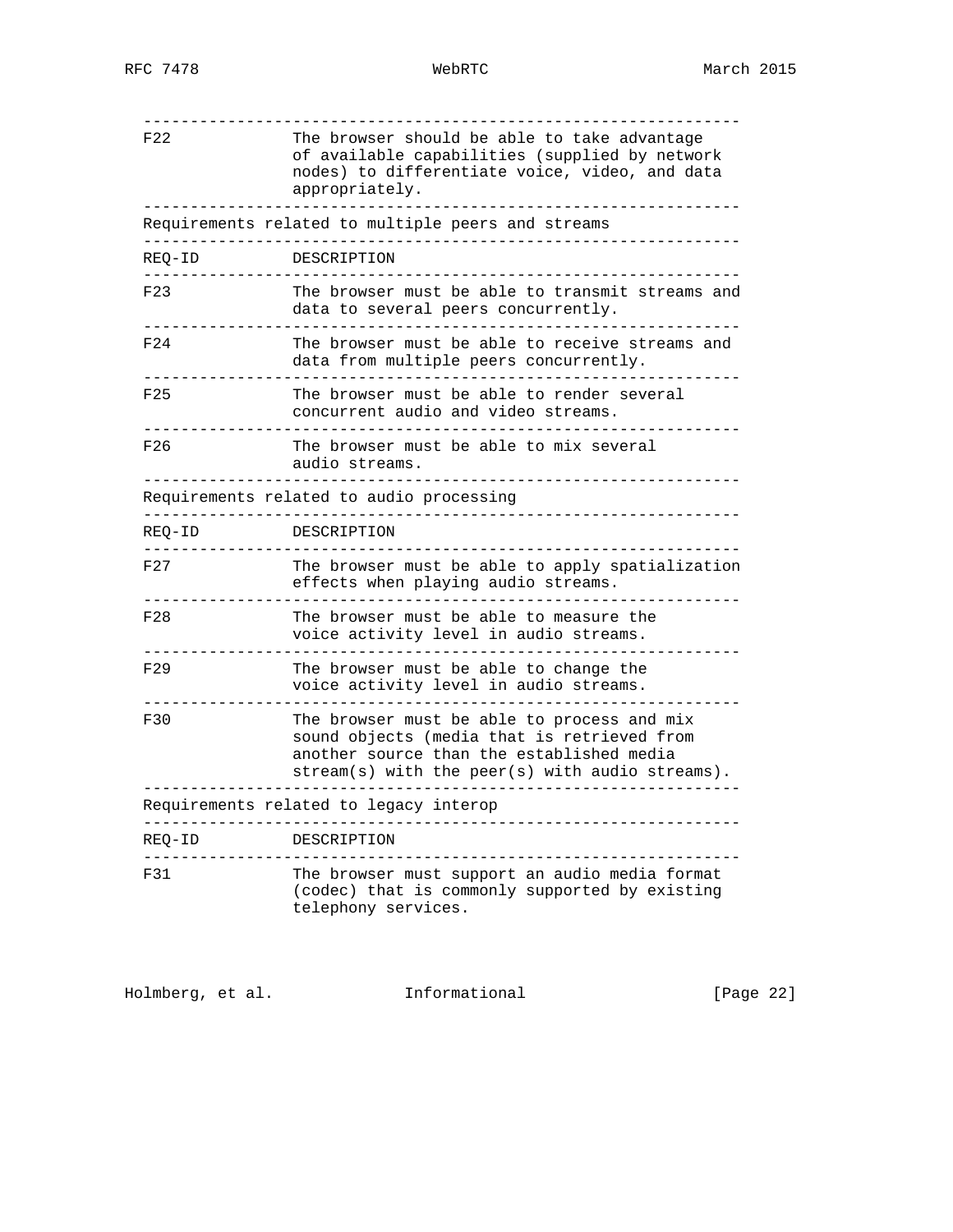| There should be a way to navigate<br>a dual-tone multi-frequency signaling (DTMF)<br>based Interactive Voice Response (IVR) system.                                                    |
|----------------------------------------------------------------------------------------------------------------------------------------------------------------------------------------|
| The browser must be able to initiate and<br>accept a media session where the data needed<br>for establishment can be carried in SIP.                                                   |
| Other requirements                                                                                                                                                                     |
| DESCRIPTION                                                                                                                                                                            |
| The browser must be able to send short<br>latency unreliable datagram traffic to a<br>peer browser [RFC5405].                                                                          |
| The browser must be able to send reliable<br>data traffic to a peer browser.                                                                                                           |
| The browser must be able to generate streams<br>using the entire user display, a specific area<br>of the user display or the information being<br>displayed by a specific application. |
|                                                                                                                                                                                        |

### 4. Security Considerations

# 4.1. Introduction

 A malicious web application might use the browser to perform Denial of-Service (DoS) attacks on NAT infrastructure, or on peer devices. For example, a malicious web application might leak TURN credentials to unauthorized parties, allowing them to consume the TURN server's bandwidth. To address this risk, web applications should be prepared to revoke TURN credentials and issue new ones. Also, a malicious web application might silently establish outgoing, and accept incoming, streams on an already established connection.

 Based on the identified security risks, this section will describe security considerations for the browser and web application.

Holmberg, et al. 1nformational [Page 23]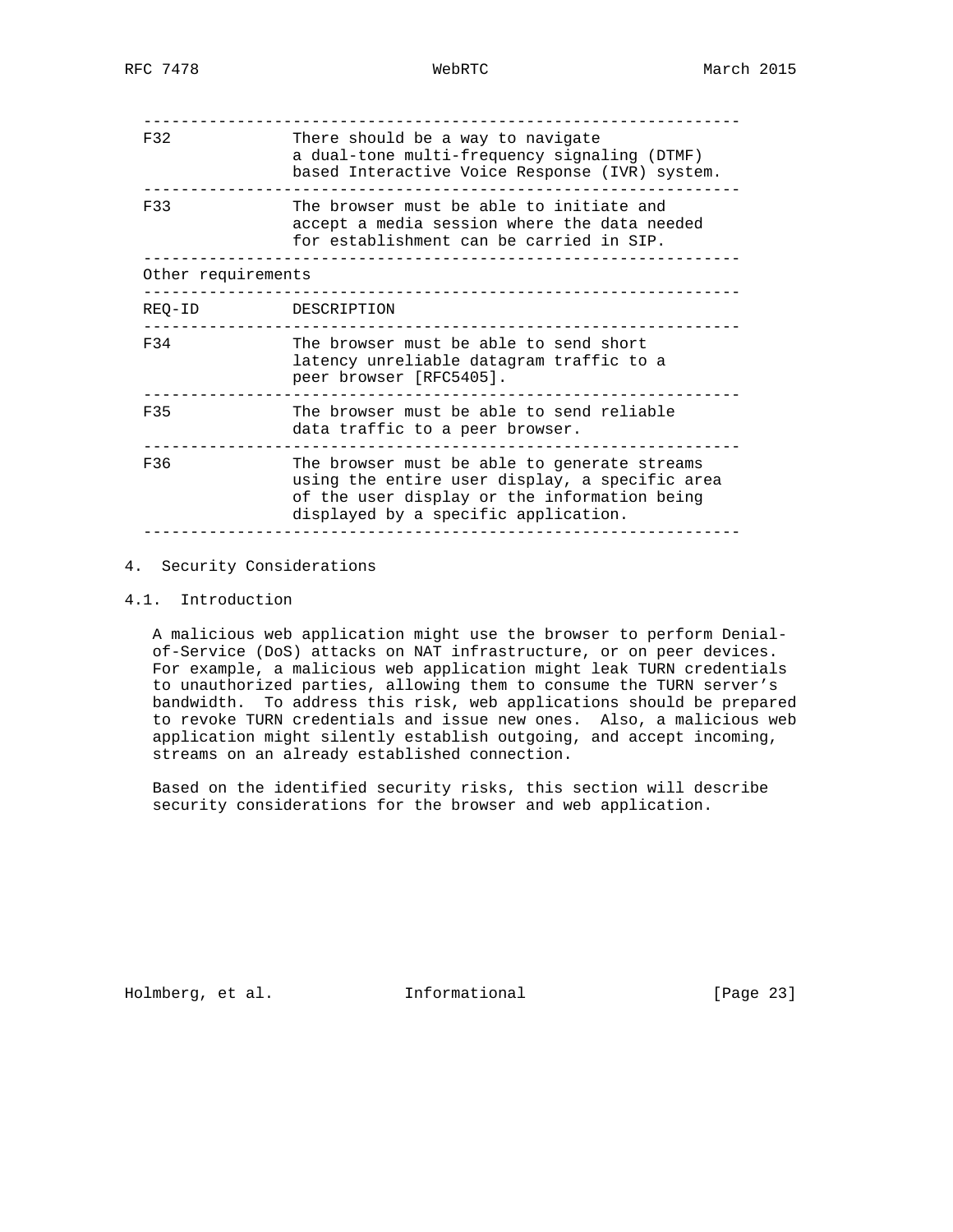# 4.2. Browser Considerations

 The browser is expected to provide mechanisms for getting user consent to use device resources such as camera and microphone.

 The browser is expected to provide mechanisms for informing the user that device resources such as camera and microphone are in use ("hot").

 The browser must provide mechanisms for users to revise and even completely revoke consent to use device resources such as camera and microphone.

 The browser is expected to provide mechanisms for getting user consent to use the screen (or a certain part of it) or what a certain application displays on the screen as source for streams.

 The browser is expected to provide mechanisms for informing the user that the screen, part thereof, or an application is serving as a stream source ("hot").

 The browser must provide mechanisms for users to revise and even completely revoke consent to use the screen, part thereof, or an application as a stream source.

 The browser is expected to provide mechanisms in order to assure that streams are the ones the recipient intended to receive.

 The browser is expected to provide mechanisms that allow the users to verify that the streams received have not be manipulated (F12).

 The browser needs to ensure that media is not sent, and that received media is not rendered, until the associated stream establishment and handshake procedures with the remote peer have been successfully finished.

 The browser needs to ensure that the stream negotiation procedures are not seen as DoS by other entities.

4.3. Web Application Considerations

 The web application is expected to ensure user consent in sending and receiving media streams.

Holmberg, et al. 1nformational [Page 24]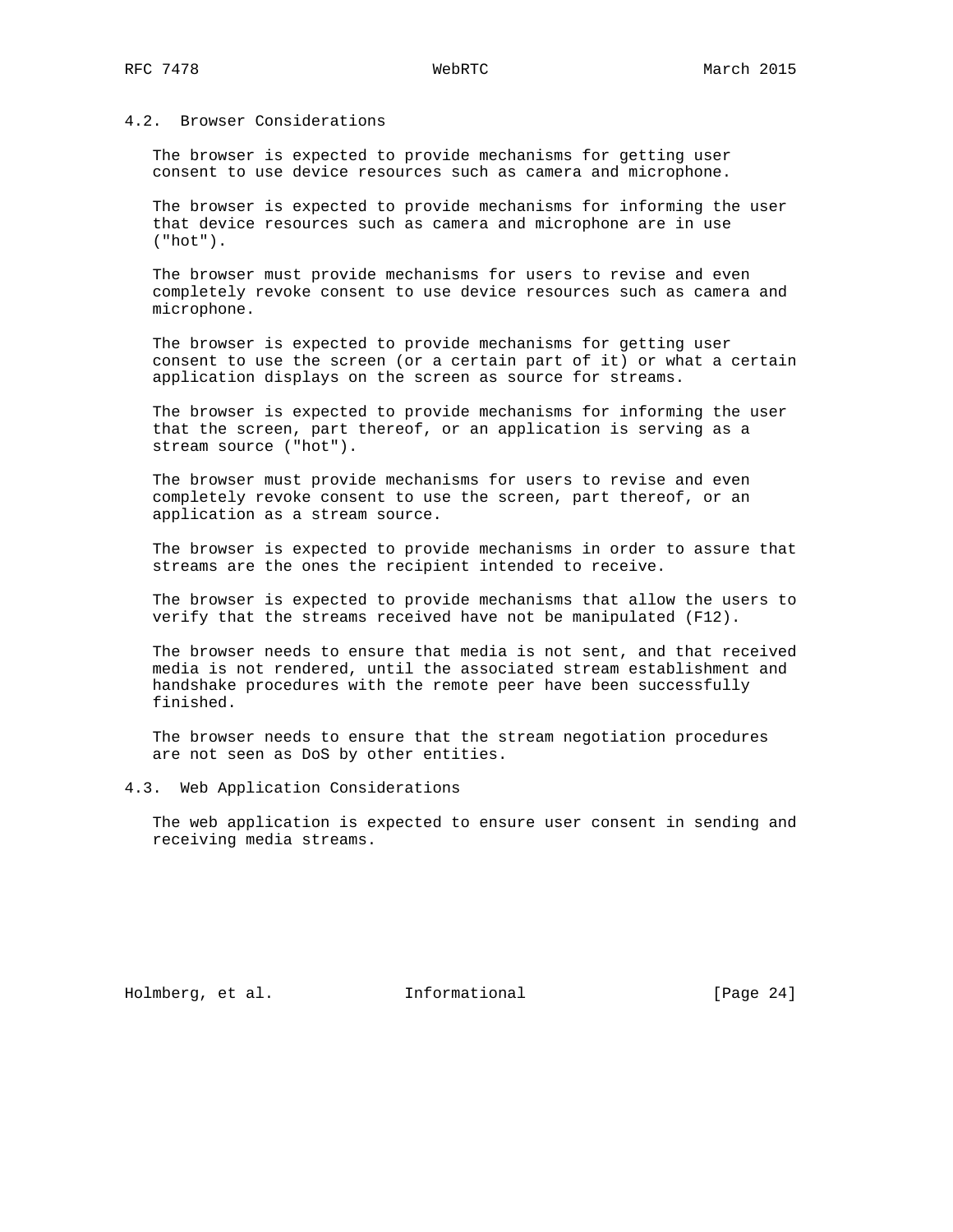| Normative References<br>5. |  |
|----------------------------|--|
|----------------------------|--|

- [RFC2804] IAB and , "IETF Policy on Wiretapping", RFC 2804, May 2000, <http://www.rfc-editor.org/info/rfc2804>.
- [RFC5245] Rosenberg, J., "Interactive Connectivity Establishment (ICE): A Protocol for Network Address Translator (NAT) Traversal for Offer/Answer Protocols", RFC 5245, April 2010, <http://www.rfc-editor.org/info/rfc5245>.
- [RFC5405] Eggert, L. and G. Fairhurst, "Unicast UDP Usage Guidelines for Application Designers", BCP 145, RFC 5405, November 2008, <http://www.rfc-editor.org/info/rfc5405>.
- [RFC5479] Wing, D., Ed., Fries, S., Tschofenig, H., and F. Audet, "Requirements and Analysis of Media Security Management Protocols", RFC 5479, April 2009, <http://www.rfc-editor.org/info/rfc5479>.
- [RFC7258] Farrell, S. and H. Tschofenig, "Pervasive Monitoring Is an Attack", BCP 188, RFC 7258, May 2014, <http://www.rfc-editor.org/info/rfc7258>.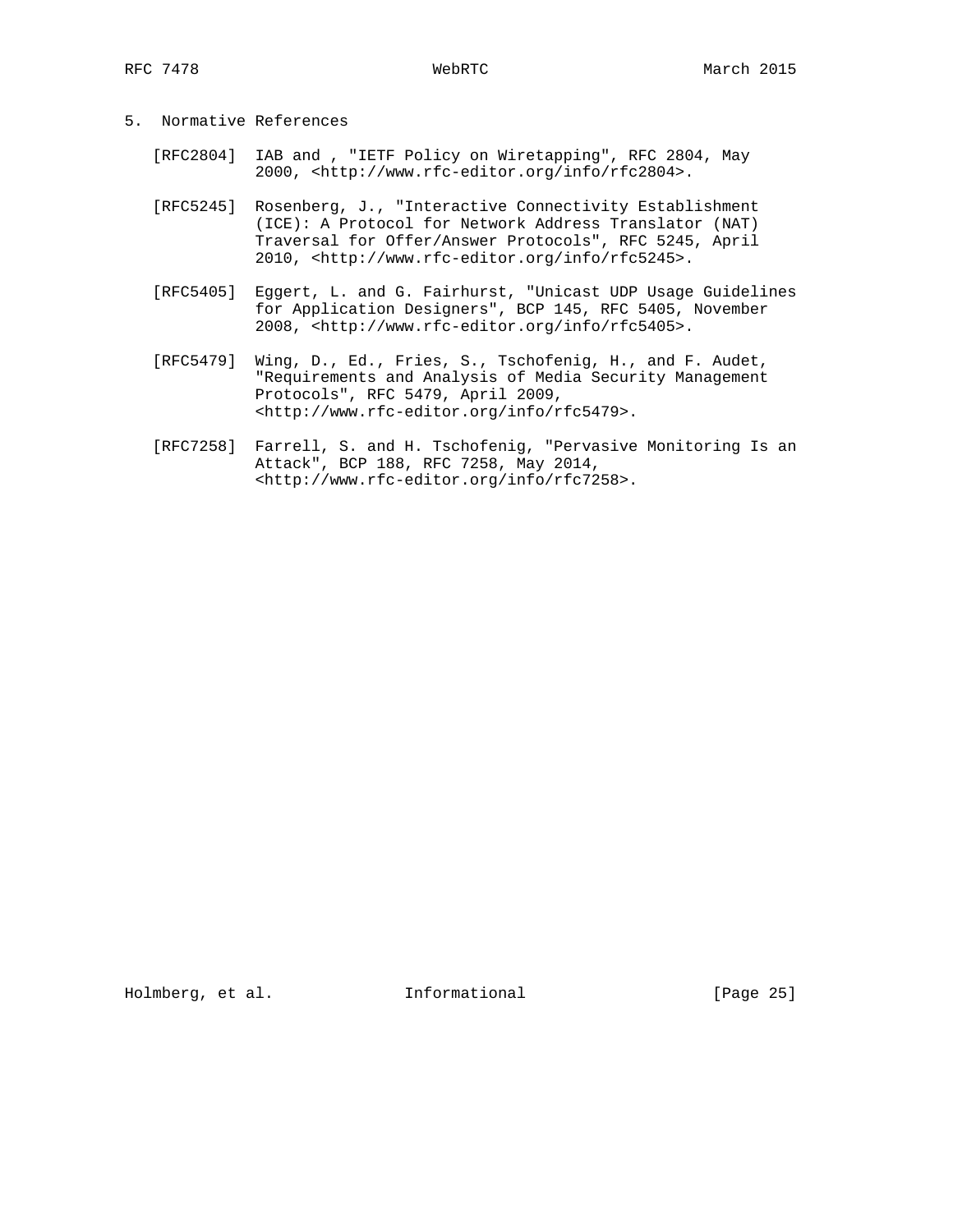# Appendix A. API Requirements

 This section contains the requirements on the API derived from the use cases in Section 2.

 Note: As the W3C is responsible for the API, the API requirements in this specification are not normative.

| REQ-ID         | DESCRIPTION                                                                                                                                                                                                                                                                |
|----------------|----------------------------------------------------------------------------------------------------------------------------------------------------------------------------------------------------------------------------------------------------------------------------|
| A1             | The web API must provide means for the<br>application to ask the browser for permission<br>to use cameras and microphones as input devices<br>and to have access to the local file system.                                                                                 |
| A <sub>2</sub> | The web API must provide means for the web<br>application to control how streams generated<br>by input devices are used.                                                                                                                                                   |
| A <sub>3</sub> | The web API must provide means for the web<br>application to control the local rendering of<br>streams (locally generated streams and streams<br>received from a peer).                                                                                                    |
| A4             | The web API must provide means for the web<br>application to initiate the sending of a<br>stream / stream components to a peer.                                                                                                                                            |
| A <sub>5</sub> | The web API must provide means for the web<br>application to control the media format (codec)<br>to be used for the streams sent to a peer.<br>Note: The level of control depends on whether<br>the codec negotiation is handled by the browser<br>or the web application. |
| A <sub>6</sub> | The web API must provide means for the web<br>application to modify the media format for<br>streams sent to a peer after a media stream<br>has been established.                                                                                                           |
| A7             | The web API must provide means for<br>informing the web application of whether or not<br>the establishment of a stream with a peer was<br>successful.                                                                                                                      |

Holmberg, et al. 1nformational [Page 26]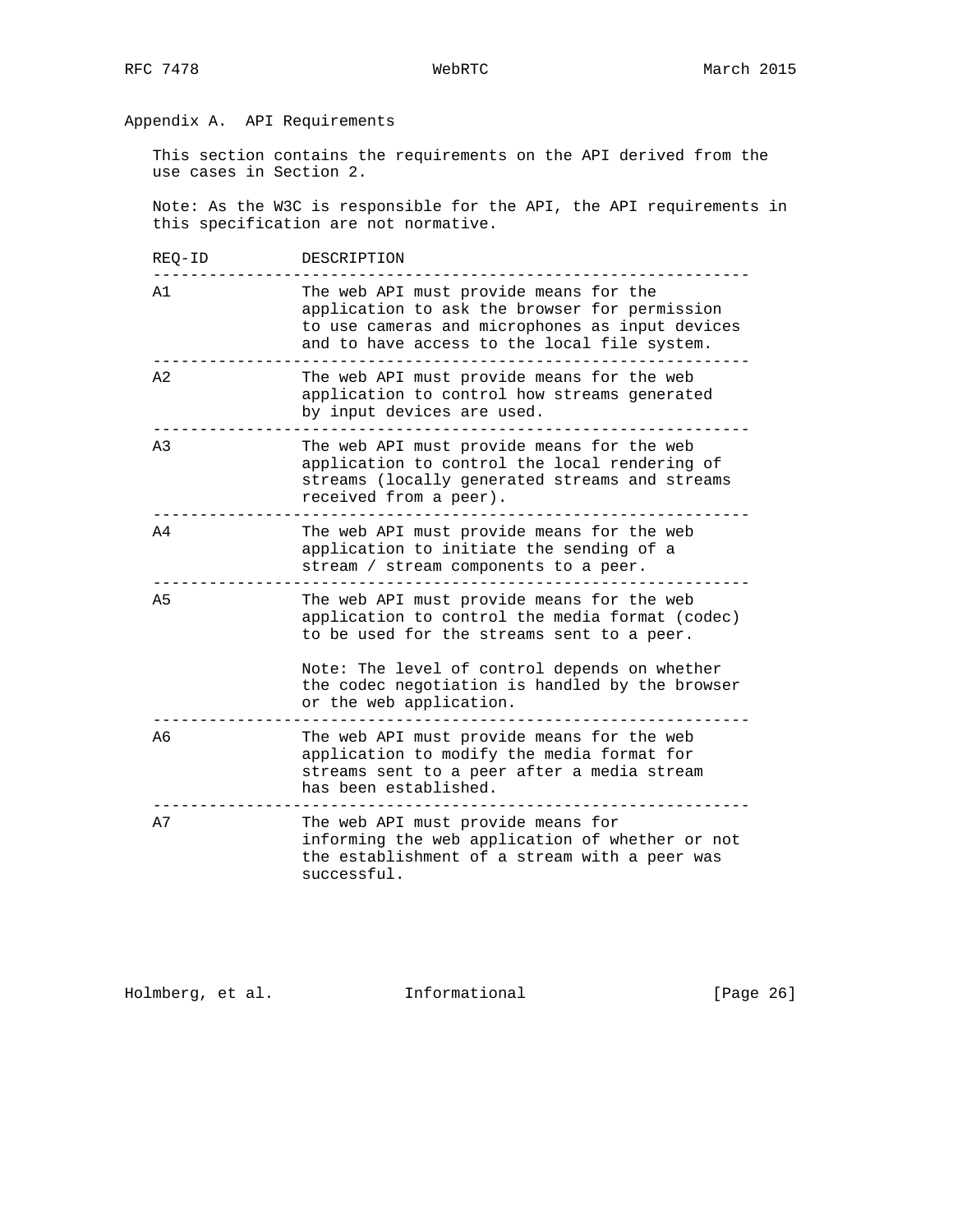| A8  | The web API must provide means for the web<br>application to mute/unmute a stream or stream<br>$component(s)$ . When a stream is sent to a peer,<br>mute status must be preserved in the stream<br>received by the peer. |
|-----|--------------------------------------------------------------------------------------------------------------------------------------------------------------------------------------------------------------------------|
| A9  | The web API must provide means for the web<br>application to cease the sending of a stream<br>to a peer.                                                                                                                 |
| A10 | The web API must provide means for the web<br>application to cease the processing and rendering<br>of a stream received from a peer.                                                                                     |
| A11 | The web API must provide means for<br>informing the web application when a<br>stream from a peer is no longer received.                                                                                                  |
| A12 | The web API must provide means for<br>informing the web application when high<br>loss rates occur.                                                                                                                       |
| A13 | The web API must provide means for the web<br>application to apply spatialization effects to<br>audio streams.                                                                                                           |
| A14 | The web API must provide means for the web<br>application to detect the level in audio<br>streams.                                                                                                                       |
| A15 | The web API must provide means for the web<br>application to adjust the level in audio<br>streams.                                                                                                                       |
| A16 | The web API must provide means for the web<br>application to mix audio streams.                                                                                                                                          |
| A17 | The web API must provide a way to identify<br>streams such that an application is able to<br>match streams on a sending peer with the same<br>stream on all receiving peers.                                             |
| A18 | The web API must provide a mechanism for sending<br>and receiving isolated discrete chunks of data.                                                                                                                      |

Holmberg, et al. 1nformational [Page 27]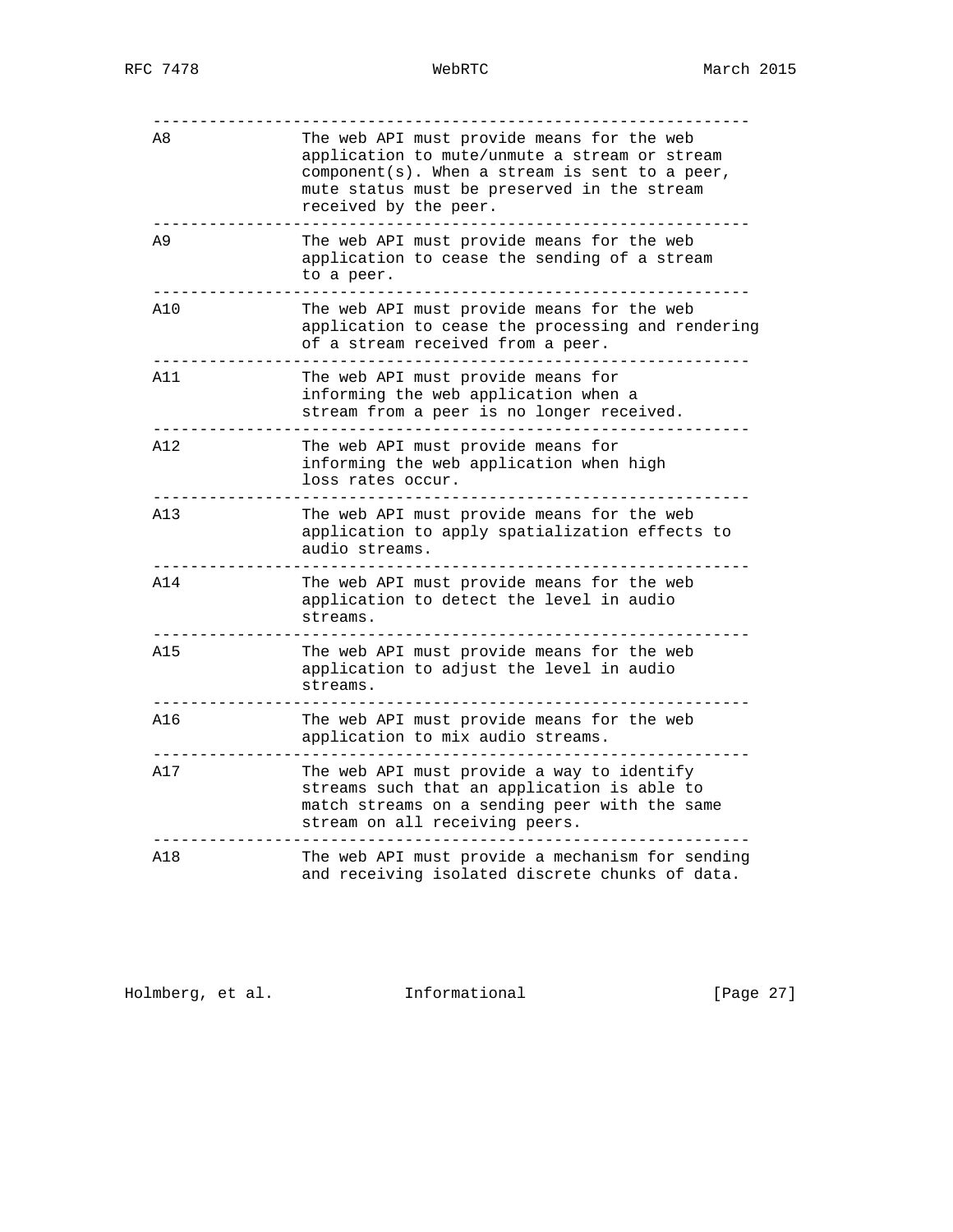| A19 | The web API must provide means for the web<br>application to indicate the type of audio signal<br>(speech, audio) for audio stream(s) / stream<br>$component(s)$ .                                                                                                                                                           |
|-----|------------------------------------------------------------------------------------------------------------------------------------------------------------------------------------------------------------------------------------------------------------------------------------------------------------------------------|
| A20 | It must be possible for an initiator or a<br>responder web application to indicate the types<br>of media it is willing to accept incoming<br>streams for when setting up a connection (audio,<br>video, other). The types of media to be accepted<br>can be a subset of the types of media the browser<br>is able to accept. |
| A21 | The web API must provide means for the<br>application to ask the browser for permission<br>to use the screen, a certain area on the screen,<br>or what a certain application displays on the<br>screen as input to streams.                                                                                                  |
| A22 | The web API must provide means for the<br>application to specify several STUN and/or<br>TURN servers to use.                                                                                                                                                                                                                 |
| A23 | The web API must provide means for the<br>application to specify the priority to<br>apply for outgoing streams and data.                                                                                                                                                                                                     |
| A24 | The web API must provide a mechanism for sending<br>and receiving files.                                                                                                                                                                                                                                                     |
| A25 | It must be possible for the application to<br>instruct the browser to refrain from exposing<br>the host IP address to the application.                                                                                                                                                                                       |
| A26 | The web API must provide means for the<br>application to obtain the statistics (related<br>to transport, and collected by the browser)<br>needed to estimate the quality of service.                                                                                                                                         |
|     |                                                                                                                                                                                                                                                                                                                              |

Holmberg, et al. 1nformational [Page 28]